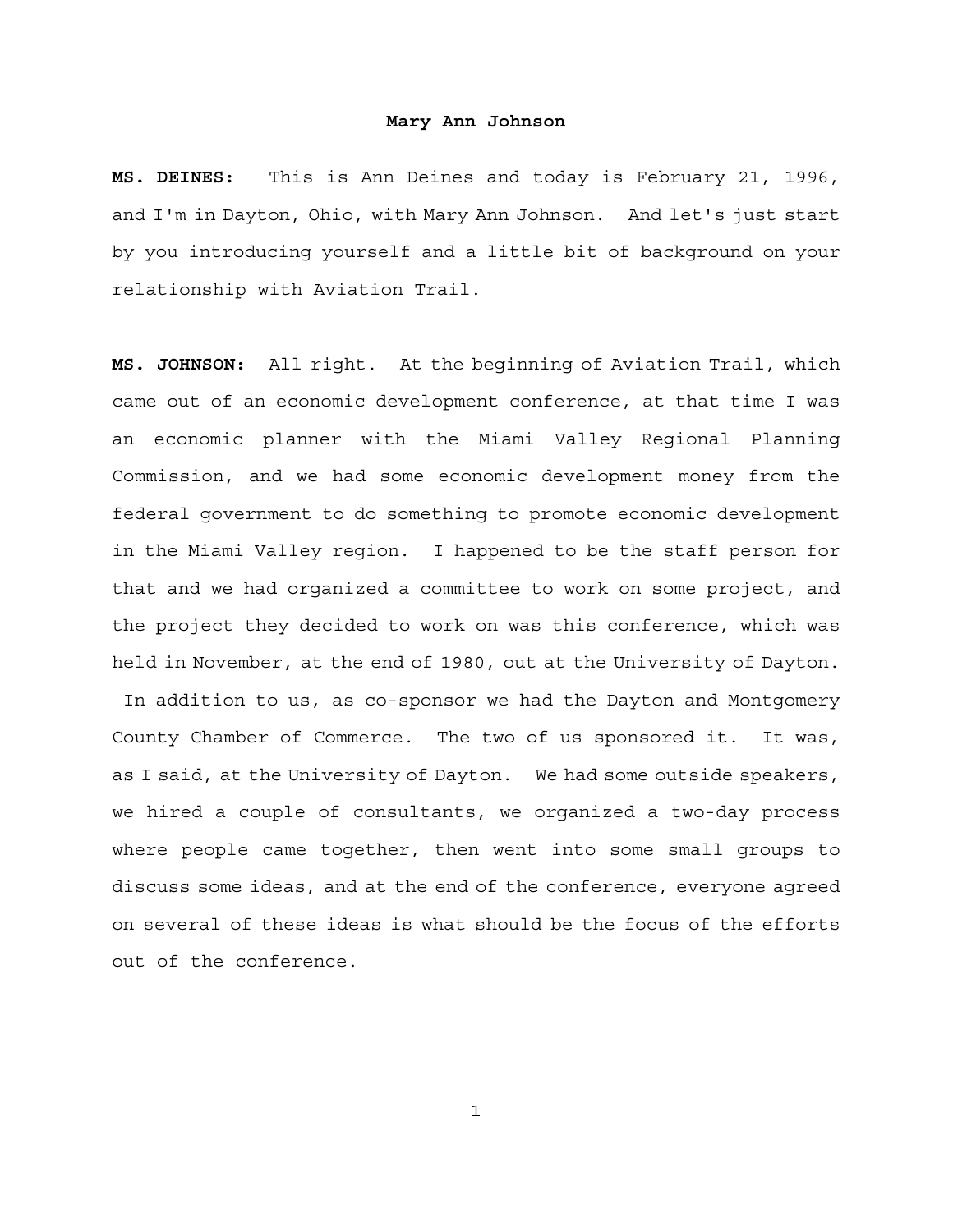One of the ideas was to use our aviation heritage to market the region. And John Dussault, who was a member of that group, and he was also head of the McCauley Propeller operation here in Dayton, he organized a committee at the beginning of 1981 to carry out that particular idea. He asked people who were in the small group, plus others that he knew, so he formed the original committee to work on this idea.

 It just so happened that in that particular year the chamber of commerce, visitors and convention bureau of the chamber of commerce, the co-sponsor of this conference, had put an item in their budget to do something with aviation, so they were in a position to offer some financial and staff help to get us started. So, for that first year, that was very helpful.

The group decided to organize two aviation trails, one for business and one for tourists. The tourists' is the one that they picked up on, and that's the one we followed through mostly. The idea was to identify aviation-related sites and then link them together in a trail. That's where we got that name.

**MS. DEINES:** Who all was on the commission?

**MS. JOHNSON:** What commission?

**MS. DEINES:** Or the committee. I got the wrong name.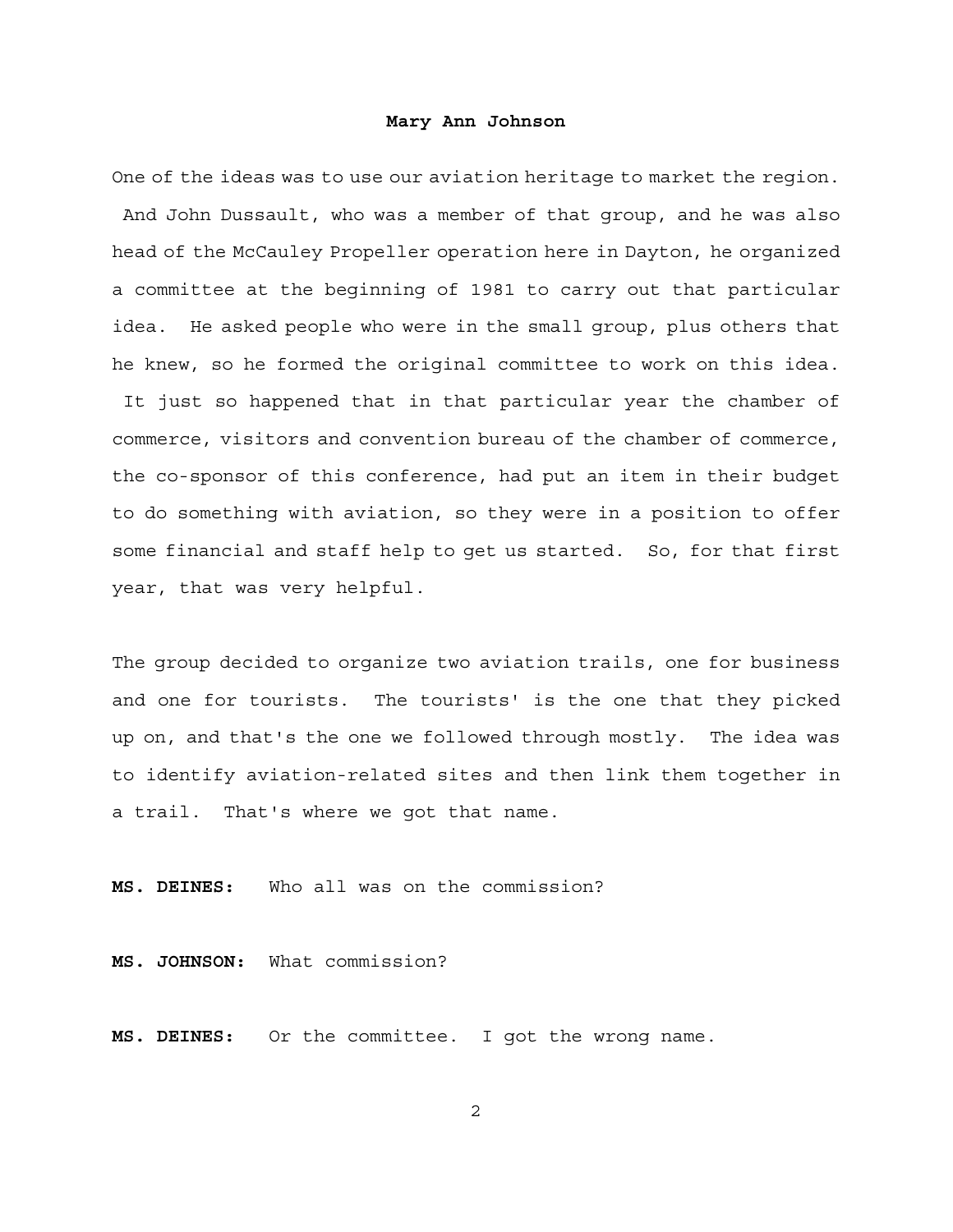**MS. JOHNSON:** I would have to look that up.

**MS. DEINES:** Okay, don't worry about it then.

**MS. JOHNSON:** Anyway, that was how I became involved, but I'll keep going because . . . how I became more involved. (chuckling) Okay, so after the committee was organized, they decided to become a nonprofit organization, which they did in that summer; and at that point I had left the Regional Planning Commission and I kept on as a volunteer. So, ever since, I have worked with them as a volunteer. So that finishes how I became involved.

At the time, actually I didn't know that much about aviation history, so what I have learned has been working with this group. So, in that first effort, we put out a brochure for the ten sites we thought would be of most interest to the general public, and we had a big bus tour of local dignitaries, leaders, where we took them around to see that. While we were developing this list we came up with a whole lot of sites, but maybe it was just something happened there or it would be more interesting to an aviation, what we call "buff." So we had all these other sites. We said, "We ought to let people

so I volunteered to do something about that. And the result of that

know about them," but putting them in a brochure was just not feasible,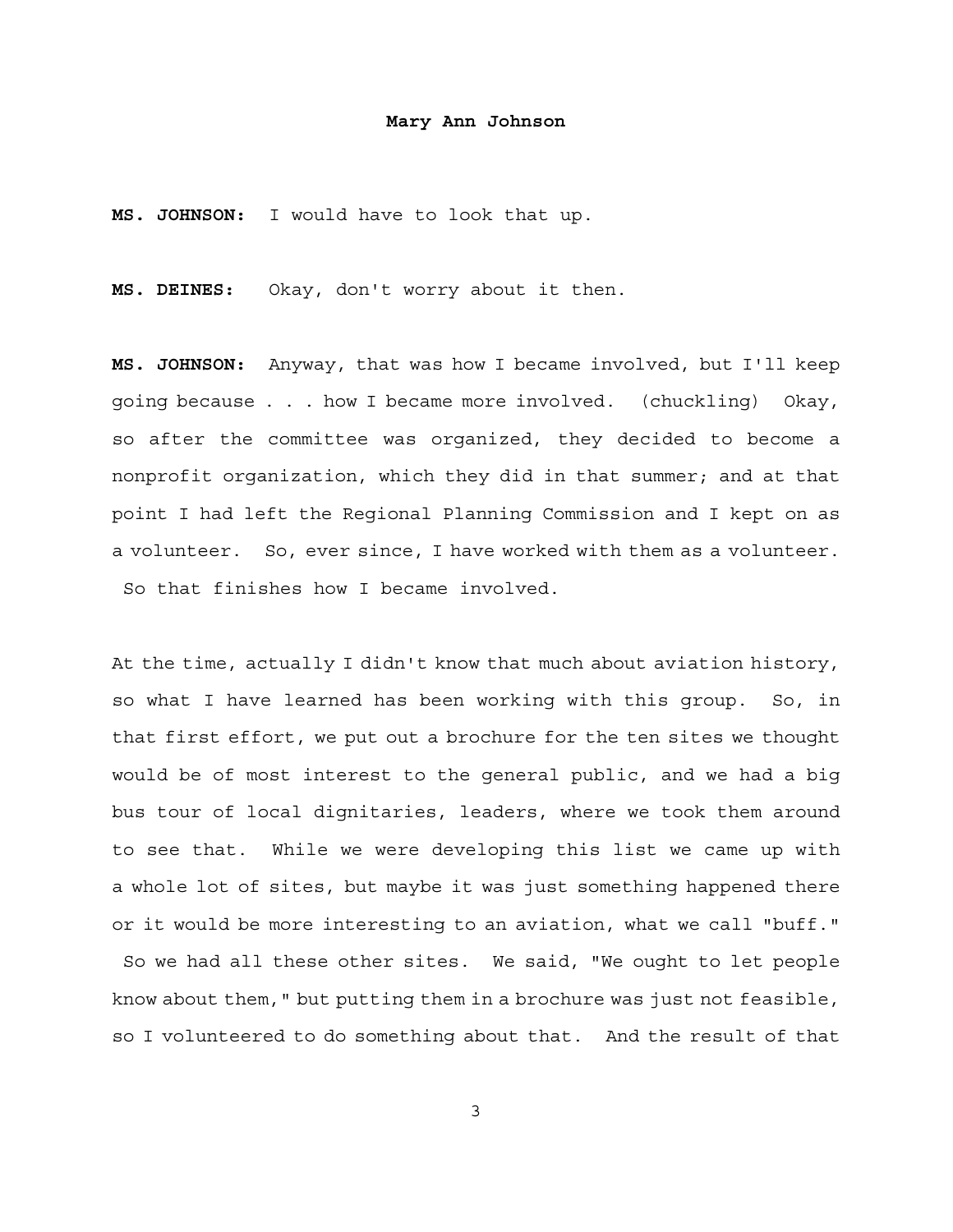is the guidebook, *A Field Guide to Flight*, which I spent about five years working on it. So that's how that one came about.

**MS. DEINES:** The initial list that you had with the brochure, how did those sites get identified?

**MS. JOHNSON:** How did they choose them, you mean?

**MS. DEINES:** Yes.

**MS. JOHNSON:** Well, a lot of this was some staff work with the chamber of commerce and some input from the members of the committee made up this long list that ended up in the guidebook.

**MS. DEINES:** They were just sites that people knew about?

**MS. JOHNSON:** Right. And then once we got organized as a nonprofit corporation-and at that point when we became a nonprofit corporation──our purpose became to preserve and promote Dayton's aviation history, which is a little bit different than the idea that came out of the economic development conference. But still we were interested in using it as economic development, and we also, as part of our purpose, was we would do capital projects as well as just promotion like we were doing in the beginning. So, anyway, this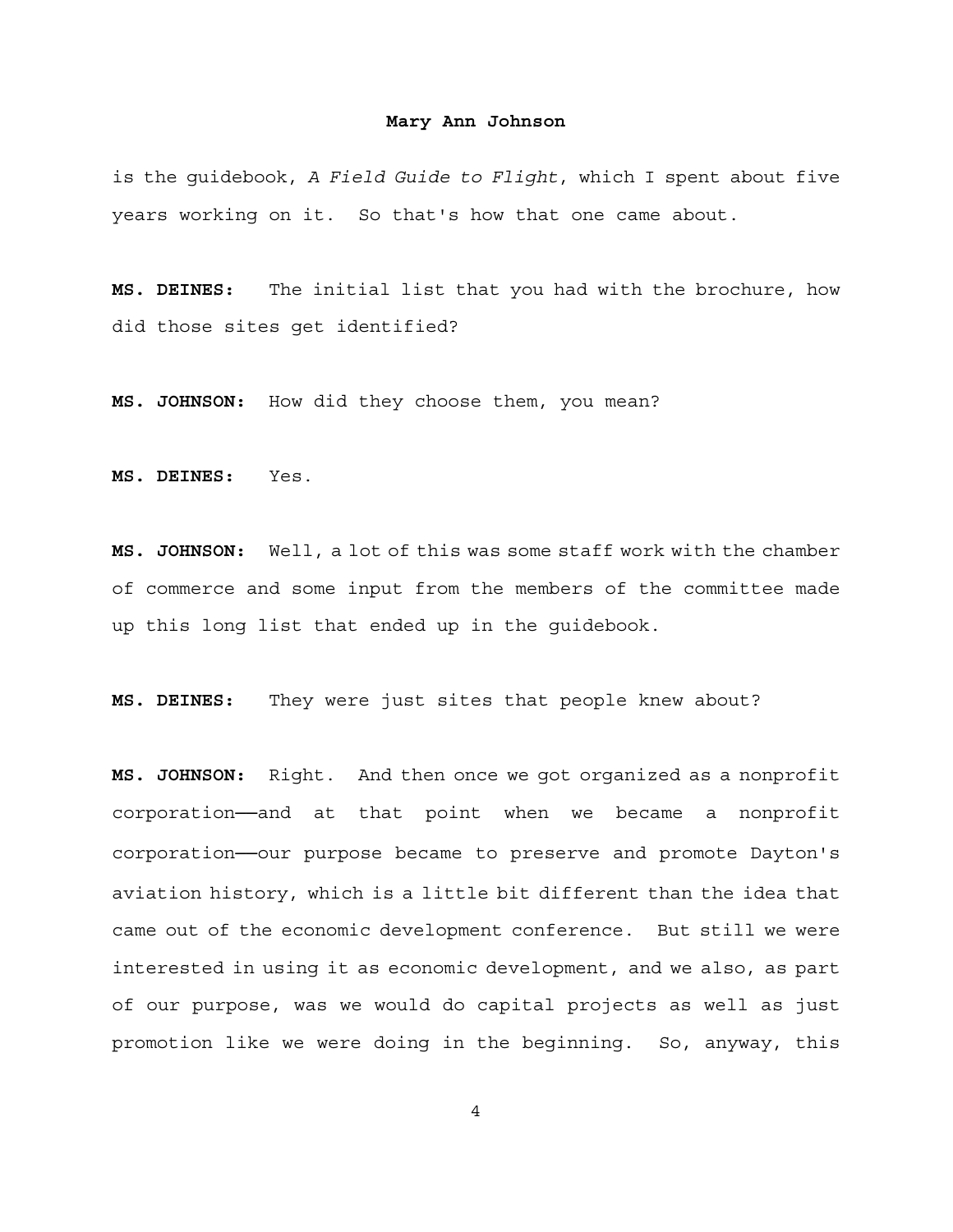committee decided from this list what should be in the brochure. I might have some old brochures, or maybe you have one, I don't know. But the list, we are now in our fourth edition of the brochure, and it has changed over the years.

**MS. DEINES:** With additions and deletions?

**MS. JOHNSON:** Right. Okay, in the course of developing this list, this original list, we found there was this big hole──and nobody was doing anything about it- and this was the neglected West Side neighborhood where Wilbur and Orville Wright lived and worked and invented the airplane. So we said, "Okay, nobody is doing anything about it. This is really important to our history, so we'll take it upon ourselves to do this." There was some discouragement because it was sort of a bad reputation in that neighborhood, and businesses had moved out, and vacant houses, that kind of thing, a lot of which was due to the disturbances in the 1960s when the neighborhood over there had had a couple days of rioting. In committing ourselves to this neighborhood, then we went around──and I personally did because I was working on this book--to see what else . . . what all was there. Like we knew that the house where they lived was there and we knew the last bicycle shop was there-the sites where they were, not the buildings.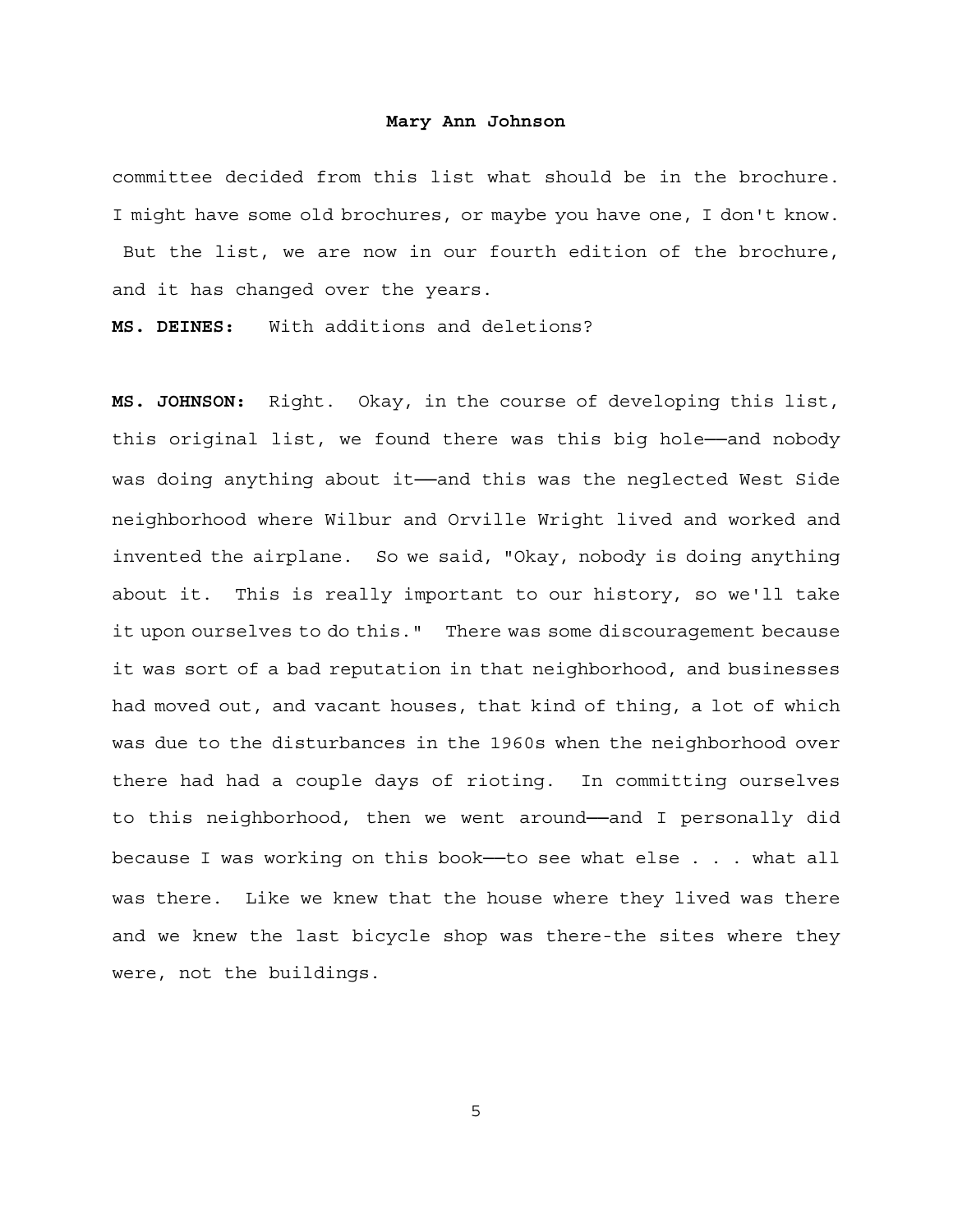Well, my son, when he was younger, had had this little model airplane kit, and along with it came the Kelly biography of the Wright brothers, and so we took this little pocket book . . .

**MS. DEINES:** You still have it?

**MS. JOHNSON:** I do. And in there were listed these various addresses. So my husband and I went around and looked. (chuckling) Well, we knew what happened to the last bicycle shop. We found where Orville's laboratory had been, we found where the first printing shop outside their home had been, we found the first bicycle shop, the second bicycle shop across the street, 1005 and 1034 West Third Street, we found 7 Hawthorn where the house had been; and I also used the Williams directory to verify, since these buildings weren't actually there. So, between the two, the address in the book and the address it said in the Williams, and all kind of other evidence, we identified these. Well, when I got to the 22 South Williams one, there was a building there. Fred Fisk and Marlin Todd──I had been put in touch with them—and they had published an article about the Wright brothers' bicycles in a bicycle magazine, and included in that was a picture of the 22 South Williams shop that belonged to Marlin Todd, the picture that is. After I made contact with him, he also had found a picture of the Hoover Block. The Hoover Block is next door to that.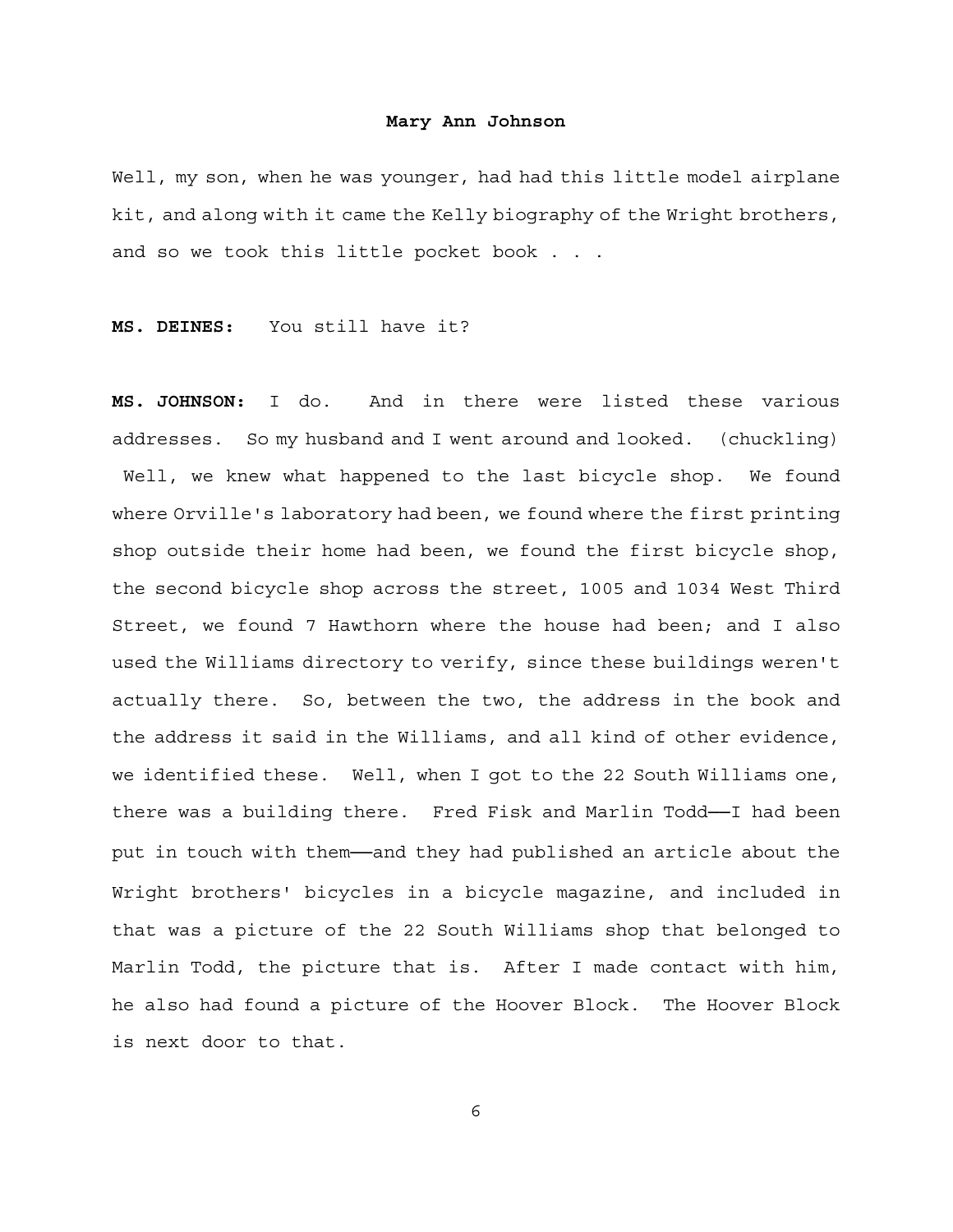**MS. DEINES:** Okay, but at that time neither of them were involved with Aviation Trail?

**MS. JOHNSON:** They were just a source.

**MS. DEINES:** Okay.

**MS. JOHNSON:** I think I know the sequence where I got in touch with them, but I'm not positive; anyway, someone did give me their names to talk to. As far as we know, these two pictures that Marlin Todd had are the only pictures of those two buildings that are still standing, the ones that are still standing, so that we can verify them. Did you find any others?

**MS. DEINES:** I found others of the Hoover Block but not at the time that the Wrights were in it.

**MS. JOHNSON:** The only ones that were at the time when they were there, which was important because if you're going to restore them you want to know how they were at that point.

Well, I'll continue on writing that book. There were other things I found in this Williams directory, and two of them—and they might have been referred to also in the book, I'm not sure--but I do know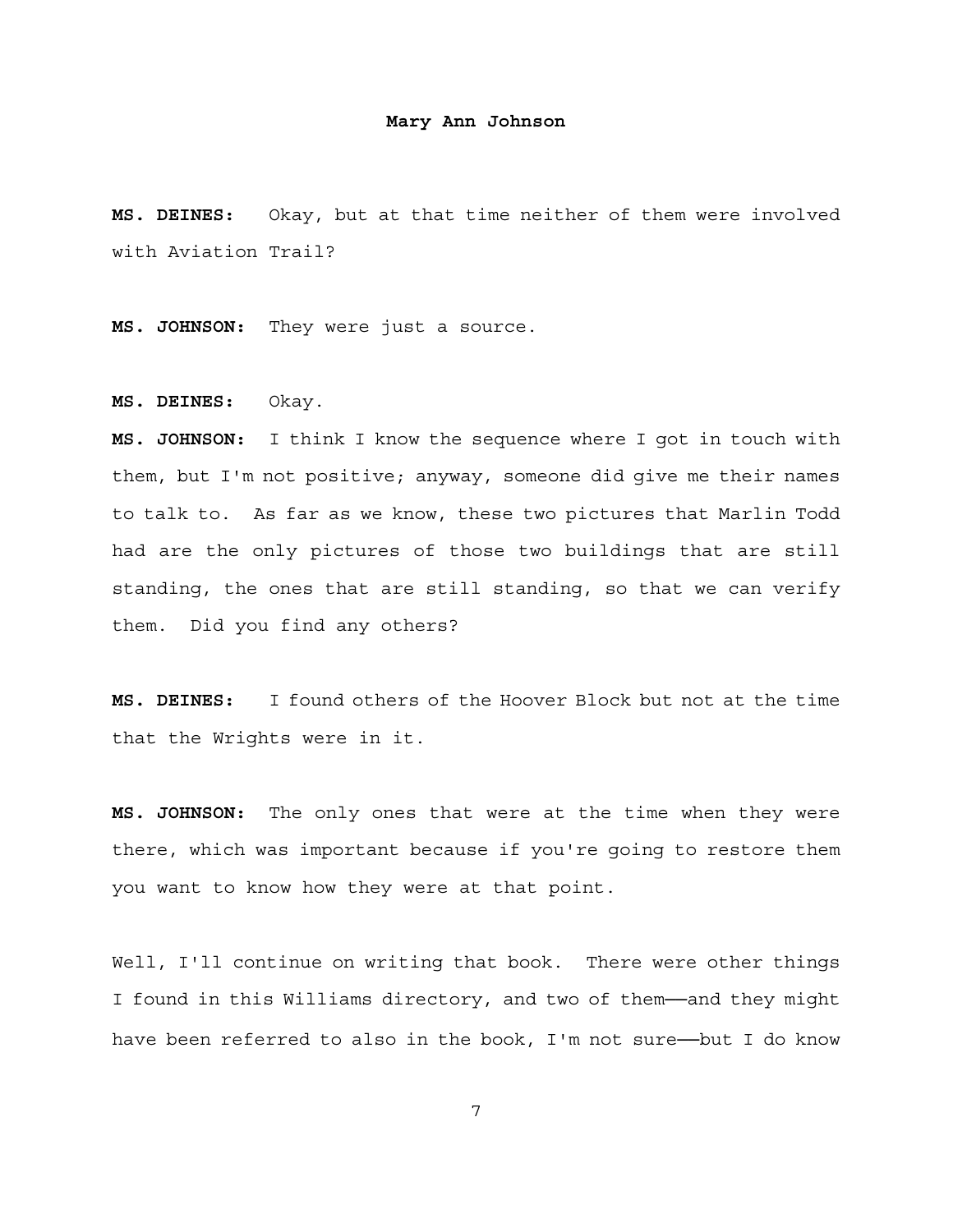I found their addresses in the Williams directory. And I never could locate these streets, and they were where they had the Wright Company to manufacture their airplanes, but they were listed in there. Oh, and 1127 West Third Street is listed in there under the airplane company. There's a lot of information I got from there. So people gave me these different places where they thought they were, and I finally verified that the street . . . well, one of them is on Wisconsin Boulevard, and it said in the directory, "South of Miami Chapel Road," or something like that. And that's where at that time it was General Motors Delco Marine, and one of them was off West Third Street, south of West Third Street, and that turned out to be GM Inland Division at the time. So, eventually, through a lot of asking around (chuckling), and I think I finally found a map that showed where some of these streets were, an old map . . .

**MS. DEINES:** Well, especially they didn't always have street addresses or street names, so they'd just say "South of this street . . . " and there could be a vast area that-

**MS. JOHNSON:** Right. That was the two things, my two clues. Okay, then another person, I forget, someone . . . Again, people would give me people to talk to as I started doing this. Another person gave me the picture of the first Model B leaving the factory, so it showed the factory.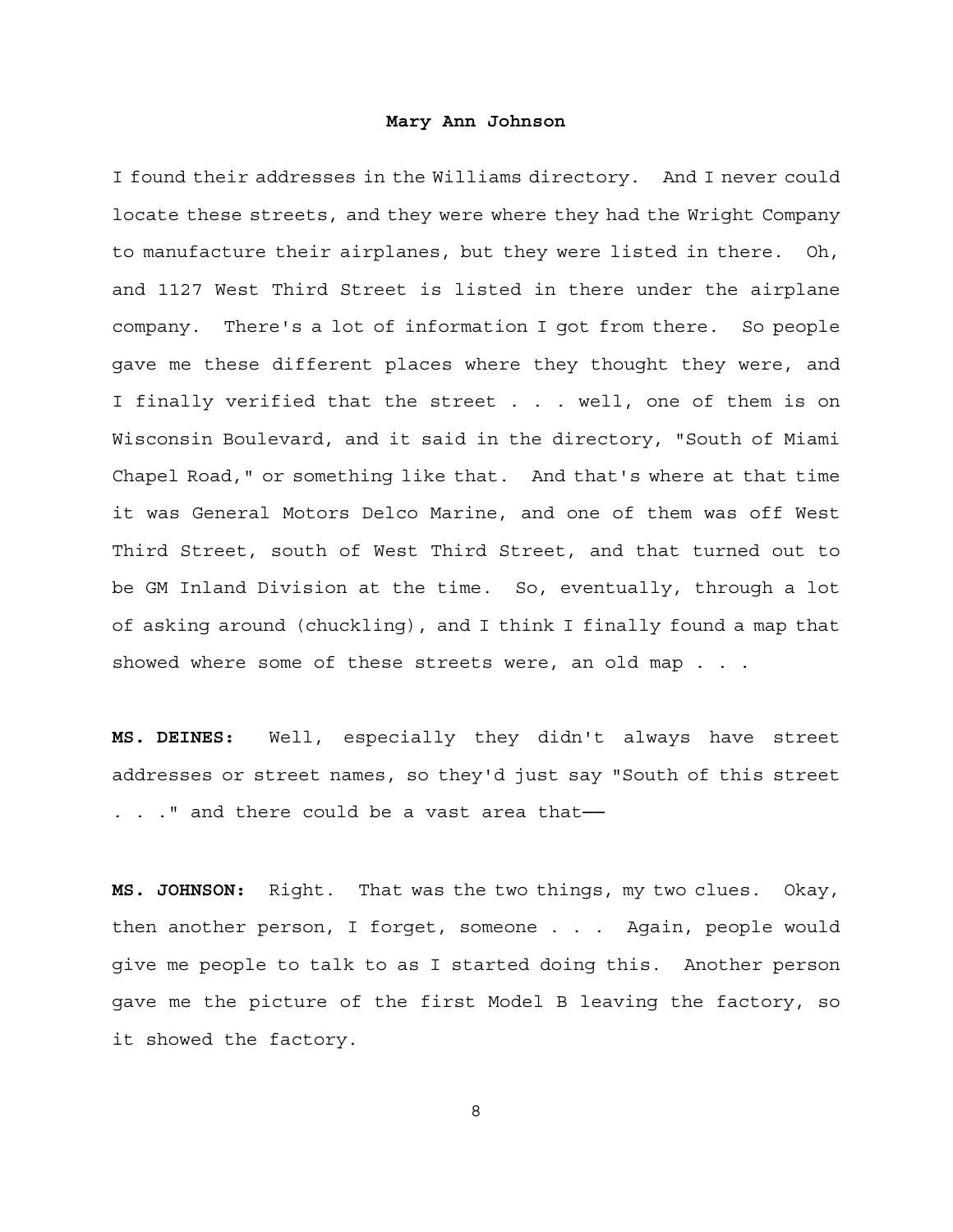**MS. DEINES:** Oh, okay.

**MS. JOHNSON:** Okay, so that was another clue. And then there were pictures of the factory off West Third Street, that was another clue. So when I identified these places, then I just wrote cold to the two General Motors plants--like to their community relations department. And neither one of them were aware of this history. So they became very interested, and through a lot of visits and talking to them and different kinds of research, we got a story of these two factories. Now, the consisted of two buildings at Inland was still standing, so that was easy, but we couldn't figure out where the Speedwell Motor Car Company--where the Wrights had rented space—was down at the Delco Marine. So eventually somebody told me they thought it was one building, and I don't know . . .

**MS. DEINES:** All different opinions. (chuckling)

**MS. JOHNSON:** Right, just like all the rest. So finally I got onto the Sanborn fire maps and was able to identify from that, and it has a shape to the front of it . . . Well, it had a shape that was distinctive and so therefore we could identify it, and that building had been torn down. But then eventually the fellow I was working with found some pictures of it before it was torn down, so we know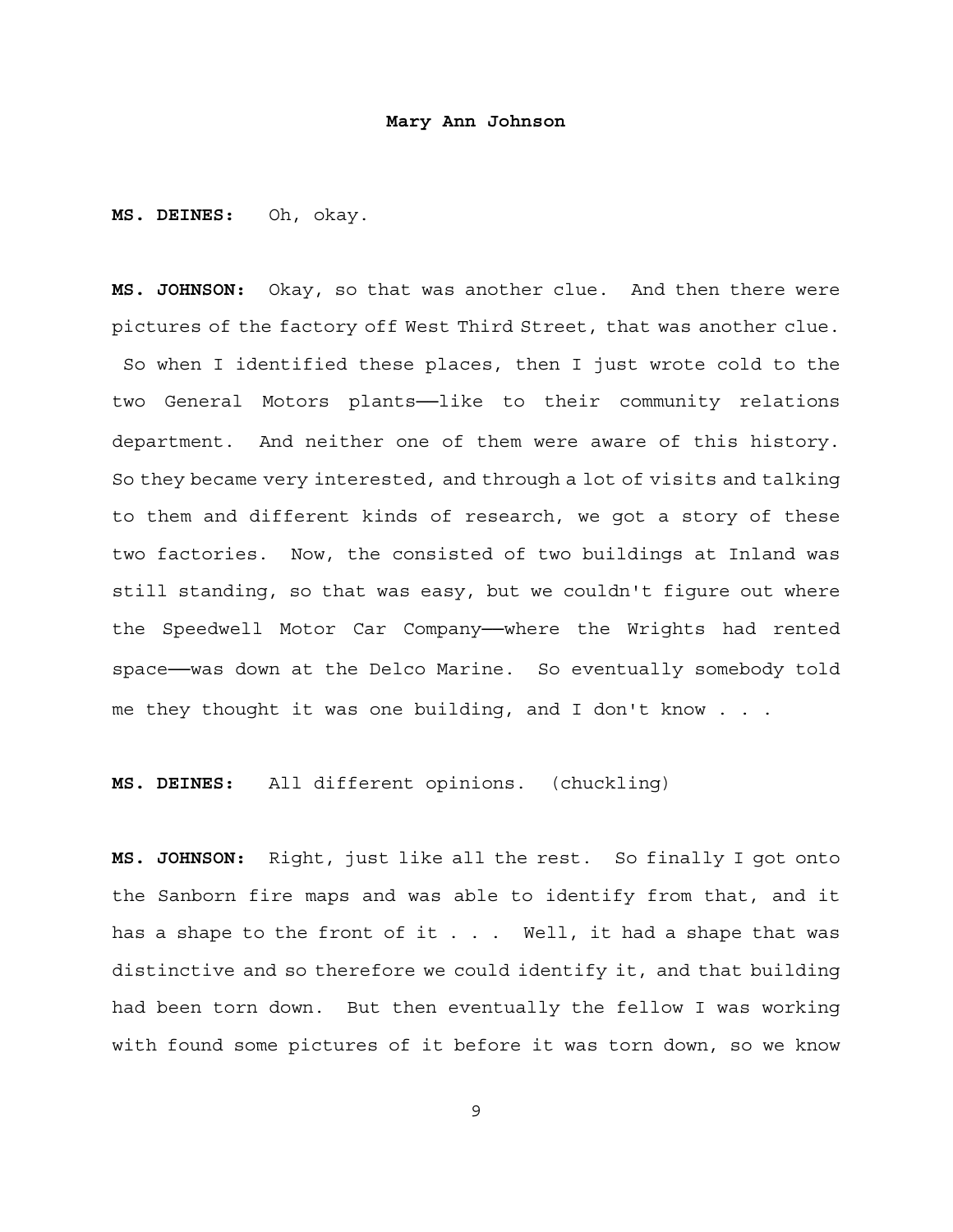that that was where it was because it matched the building int he photo showing the first Model B leaving the factory. Because you wanted to know about how I found all those.

**MS. DEINES:** Yeah. Well, that worked out real well.

**MS. JOHNSON:** So that took me quite a while. All right, so in doing this research . . . Do you want any more on that?

**MS. DEINES:** If you think there's something important to tell. You covered what I was interested in, but you know what happened, so I might be missing something. (chuckling)

**MS. JOHNSON:** Well, I might think of it later. So, in doing this research, we found these two factories (2 buildings at Inland) that were still standing. We found the home had gone to Greenfield Village, the last bicycle shop had gone to Greenfield Village. Orville Wright's laboratory around the corner on Broadway had been torn down—we started in the beginning of the '80s—just the middle of the '70s, not that long before we started, but the bricks were reportedly saved somewhere. They were going to put a gas station there and tore it down, but then they never built the gas station.

**MS. DEINES:** Disappointing.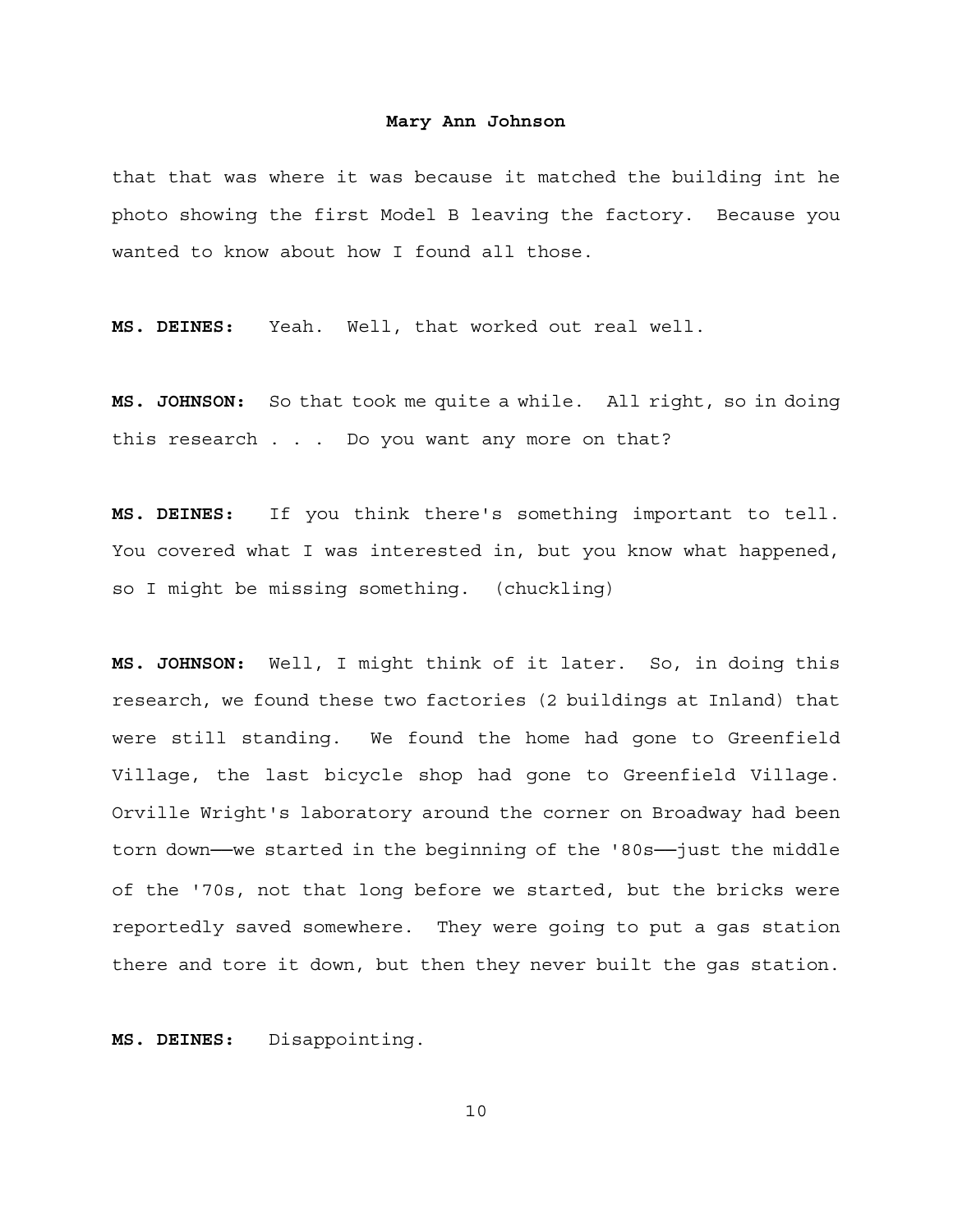**MS. JOHNSON:** The first printing shop outside the house had been torn down. The second bicycle shop, the 1034 West Third, the building it had been damaged by fire, and I think it had just been torn down maybe in the '70s. It wasn't that long before we got there. And 1005, the first one . . . Even though Fred thinks there might be a 1015, I will say I have never found any other evidence, so I . . .

# **MS. DEINES:** For 1015?

**MS. JOHNSON:** Right. And I've found some evidence where . . . well, some other evidence that I just feel it's a typo. But that has to be decided. So we may or may not include it. I don't include it, other people do. But then we found out that 1005 had been incorporated in the building that's there now. So that's what we found out, and we said, "Okay, these two buildings are still standing there right next to each other," and the Hoover Block was for sale. So we started with the bicycle shop because that was the most important. The people living there were renters. It was a rental property. The people that owned it were not particularly interested in selling, so one of our board members bought it in the name of a property company he had, with the idea of saving it until we could

pay him back--which we did. We bought it from him, but it was a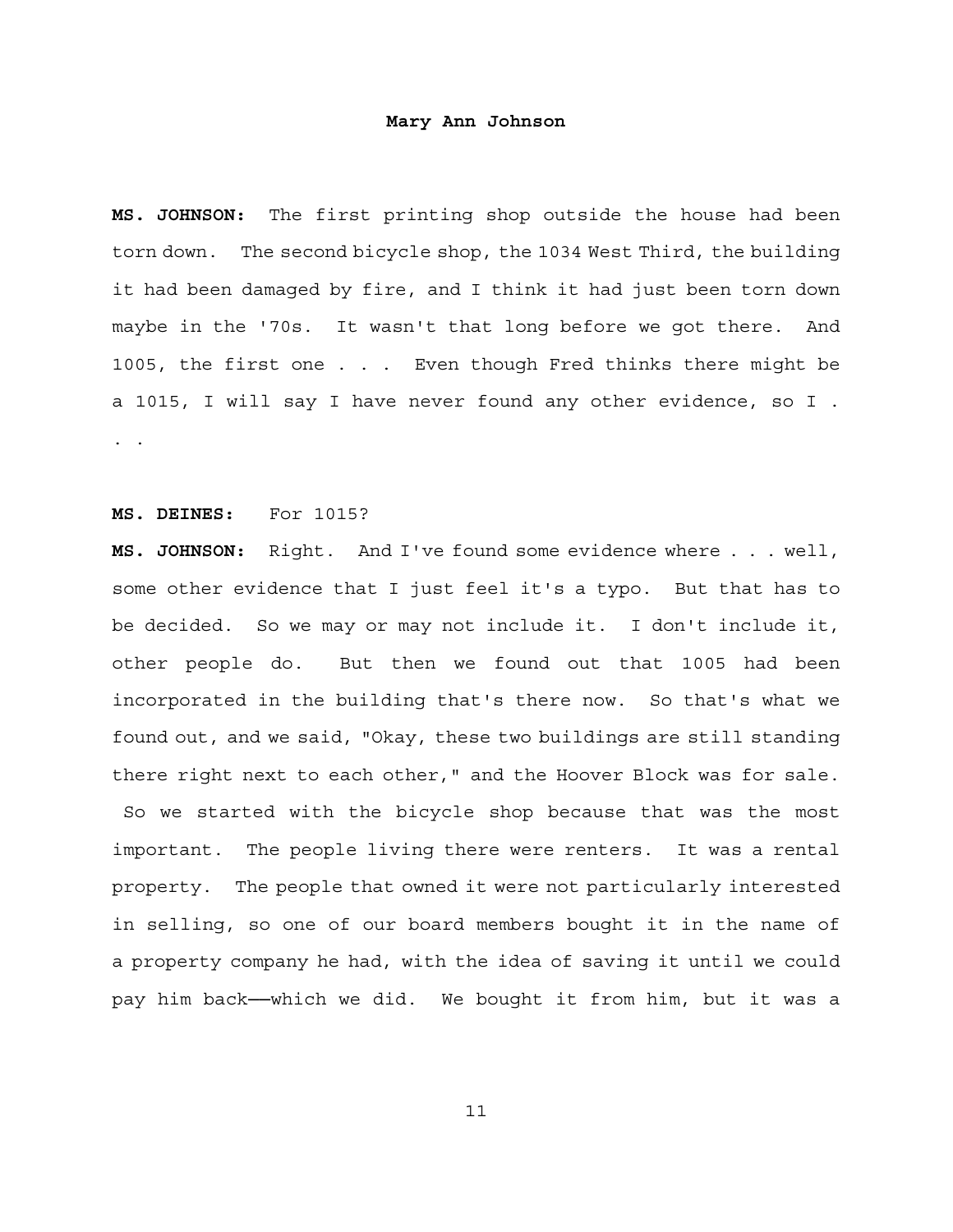difficult deal to make because the couple the board member bought it from had separated and one was living in another city.

**MS. DEINES:** Oh, the ones that owned 22 South Williams.

**MS. JOHNSON:** The ones that owned it, yes. It was a difficult deal and they didn't want to sell.

**MS. DEINES:** So how did you convince them to sell?

**MS. JOHNSON:** Well, Tony Harker, who's a board member, managed it for us. I don't know how he convinced them, but they finally . . . We got to a standstill and I think it ended up that he didn't even get his commission. I'm not just sure how that ended up, but anyhow it was around \$10,000 that we paid for it. I'll do the two deals. And these were both . . . we started in '81, so these were in '82 that we bought these two buildings. We had some very exciting meetings because this was a *big* step for us when we decided to do this. The one that was for sale, the Hoover Block, belonged to three brothers who had had a grocery store there. There had been grocery stores there, I guess, from the beginning, really, on that first floor. And they had expanded into the building next door, the Setzer Building. They'd closed the business and they just wanted out. So, even though the Setzer Building wasn't historic, we didn't want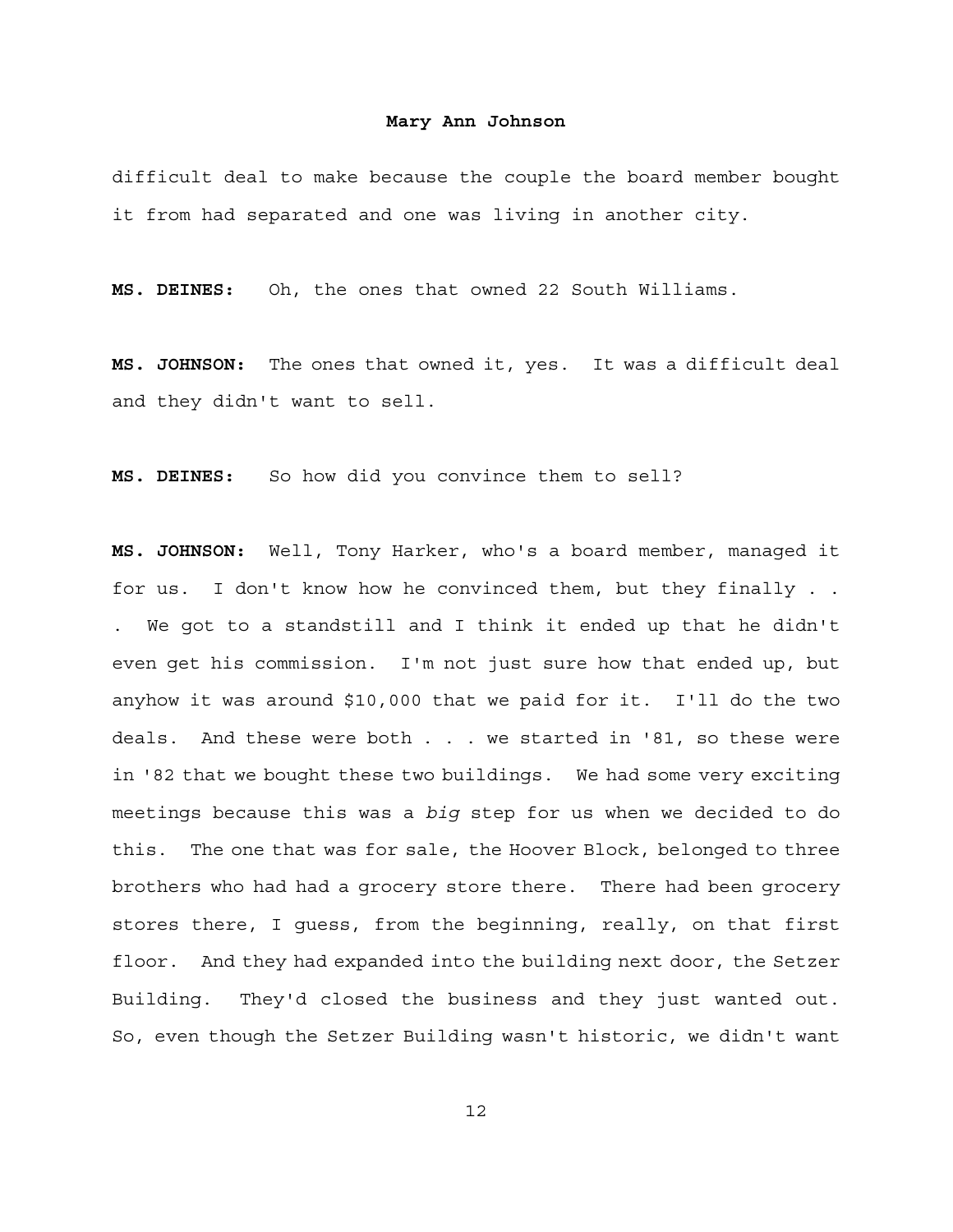it, they wouldn't make a deal unless we bought the Setzer building too.

**MS. DEINES:** It was all or nothing?

**MS. JOHNSON:** And we didn't have any money for any of this. So we went to the city . . . Well, eventually they came down quite a bit on their price. Eventually we went to Citywide when it looked like we could make a deal, borrowed the whole thing from them, which was about \$30,000. They had come down from \$100,000.

**MS. DEINES:** A big difference. (chuckling)

**MS. JOHNSON:** Yeah. They were eager to sell. Oh, and in the meantime in making the deal one of the brothers died, so neither of these deals were easy.

**MS. DEINES:** It doesn't sound like it.

**MS. JOHNSON:** No, they were not. So we got the money from Citywide Development, and interest rates were pretty high at that time, so we had a big monthly payment schedule we committed to, but we were always able to meet the monthly payments and eventually paid it off.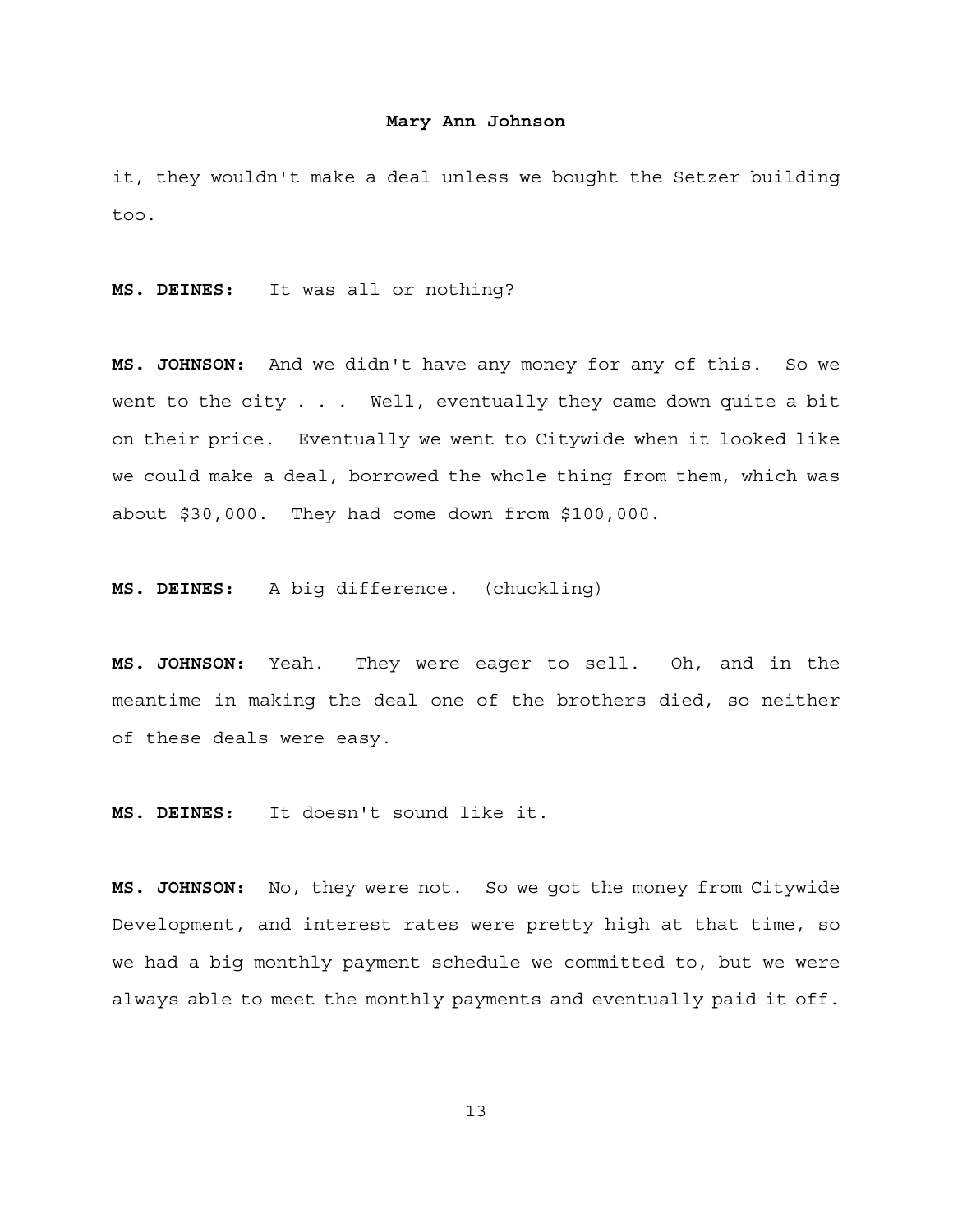**MS. DEINES:** Was there any idea within Aviation Trail of what you would do with these buildings once you acquired them?

**MS. JOHNSON:** Oh yes, we didn't acquire them just to acquire them. Once we got into this we were making a big commitment, and our idea was to acquire them, own them, restore them, and open the Wright Brothers Museum Complex. To restore the bicycle shop the way it was, the Hoover Block, well, to restore it too, to restore . . . make on the second floor the thing like the printing thing they had, and then use the others for offices. The first floor we would have more on the Wright brothers--that would be a museum.

**MS. DEINES:** Sort of a general exhibit.

**MS. JOHNSON:** Right. The third floor was an assembly, a large assembly area; and after we owned it, I'm not sure what year, we acquired the Dave Gold Parachute Collection. A man out in California had been in the business, he died, and the estate donated this collection to us. So that was an ideal place to put a parachute museum──it had all these high ceilings and open space──so those were our plans. On the bicycle shop, we wanted to make it like a bicycle shop on the bottom, on the first floor, but then we really couldn't take the public up to the second floor through the restored stairway, which is the way it was originally. And also originally that had been an apartment. Before the Wright brothers rented-they rented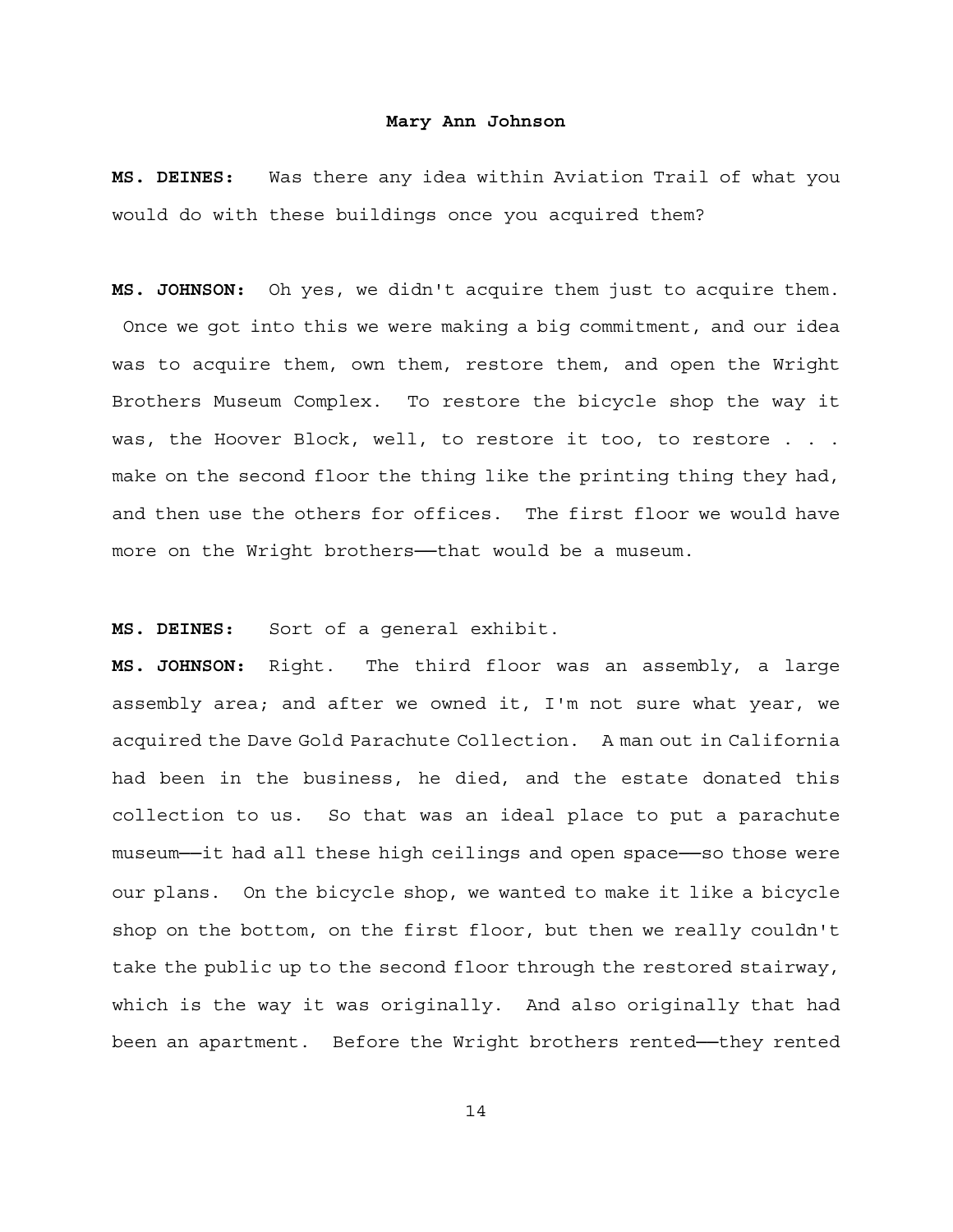these places---the owner had lived up there with his family, so we were going to make that into an apartment and then we would have that for someone to look after the property. It would be not rental property but somebody that would . . .

**MS. DEINES:** Like for a caretaker?

**MS. JOHNSON:** Caretaker, ranger, whatever. (chuckling) Someone involved with the project \_\_\_\_\_\_\_\_\_\_. Well, like I said, we knew we were making this commitment, and we knew the neighborhood had deteriorated, and there really was very little interest in it and there was a lot of negativism [from] other people about us going in there, but we said, "This is where it happened, and this is very important, important history. So with this commitment, we expect this to act as a catalyst and we will bring the neighborhood back around us." That was our plan. And we had plans of what could be done with all these other sites. We had a document—maybe you even have a copy of it--but we wrote out a plan.

**MS. DEINES:** I was just reading about it in the ten-year history, but I've never seen the actual document.

**MS. JOHNSON:** I can't give you one, but I have one. Okay, so we wrote out a plan, what we would do with all this and what it would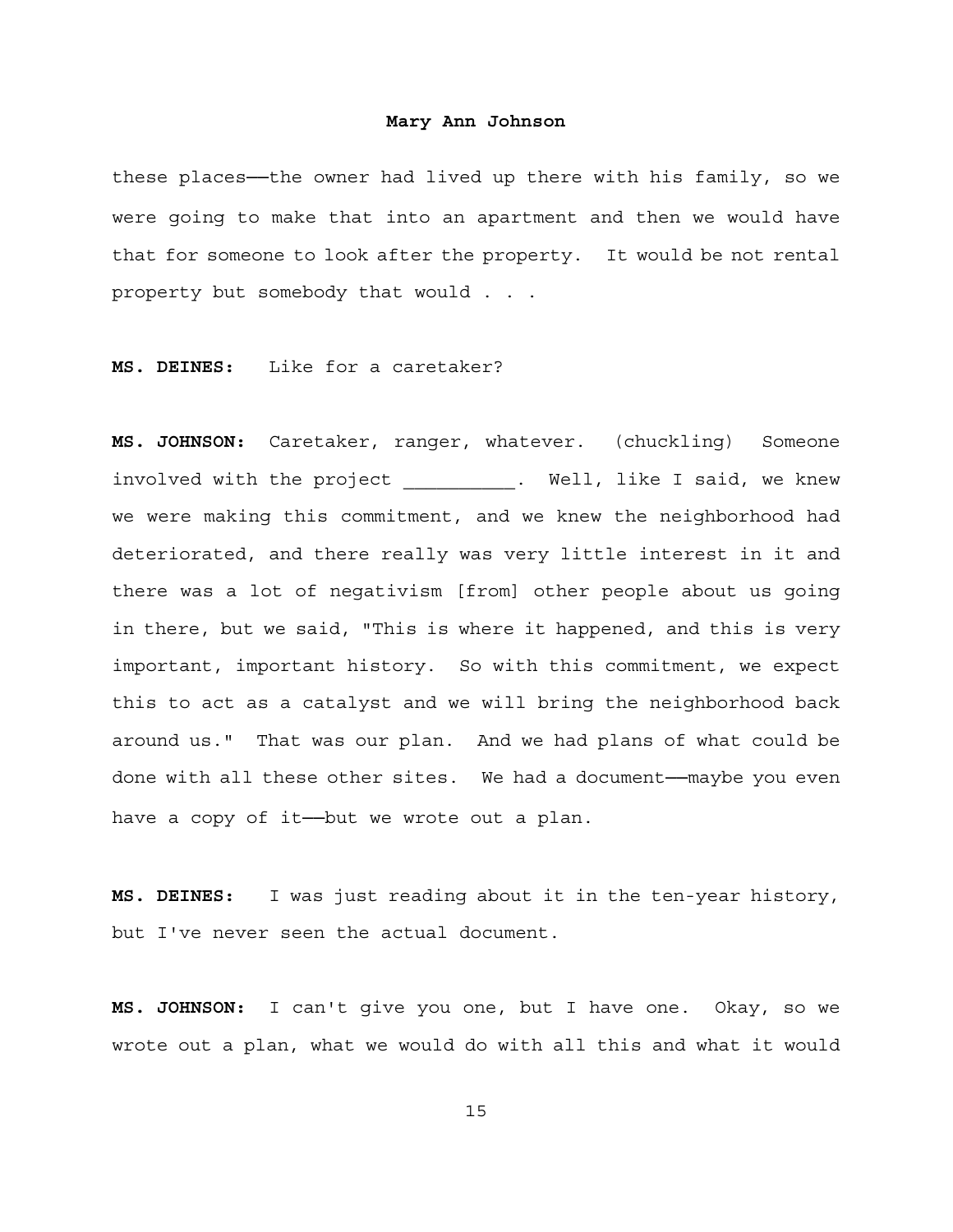be good transportation-wise, the whole . . . We wrote out a plan. And then we just started doing it. (chuckling) I mean, we just did. With the bicycle shop, we got \$5,000 from the City of Dayton, and matched by \$5,000 from Montgomery County, we were able to buy it from our board member. We got another . . . I think about \$25,000 from the City, with which we could hire a historic architect to draw up plans. It was a Cleveland firm and they did a historic study on what was there.

**MS. DEINES:** For the bicycle shop?

**MS. JOHNSON:** Right. And as far as we know . . . I'm not sure about the apartment upstairs, but as far as we know, the downstairs brick part is how it . . . Well, anyway, it had been partitioned off into rooms and things, and as far as we know, this was the configuration when the Wright brothers were there. Now, the back half, the wooden part—that wooden addition on the first floor—was too deteriorated, so we could not use that, and that's a replica and that's just to make our office and rest room back there. Anyway, that got us the architect, and then we were able to get some money from the state through a fellow who had been appointed to fill—I'm not sure if it was in the Senate or House- a term, and he got interested in our project and was able to use some influence, so that money came to us.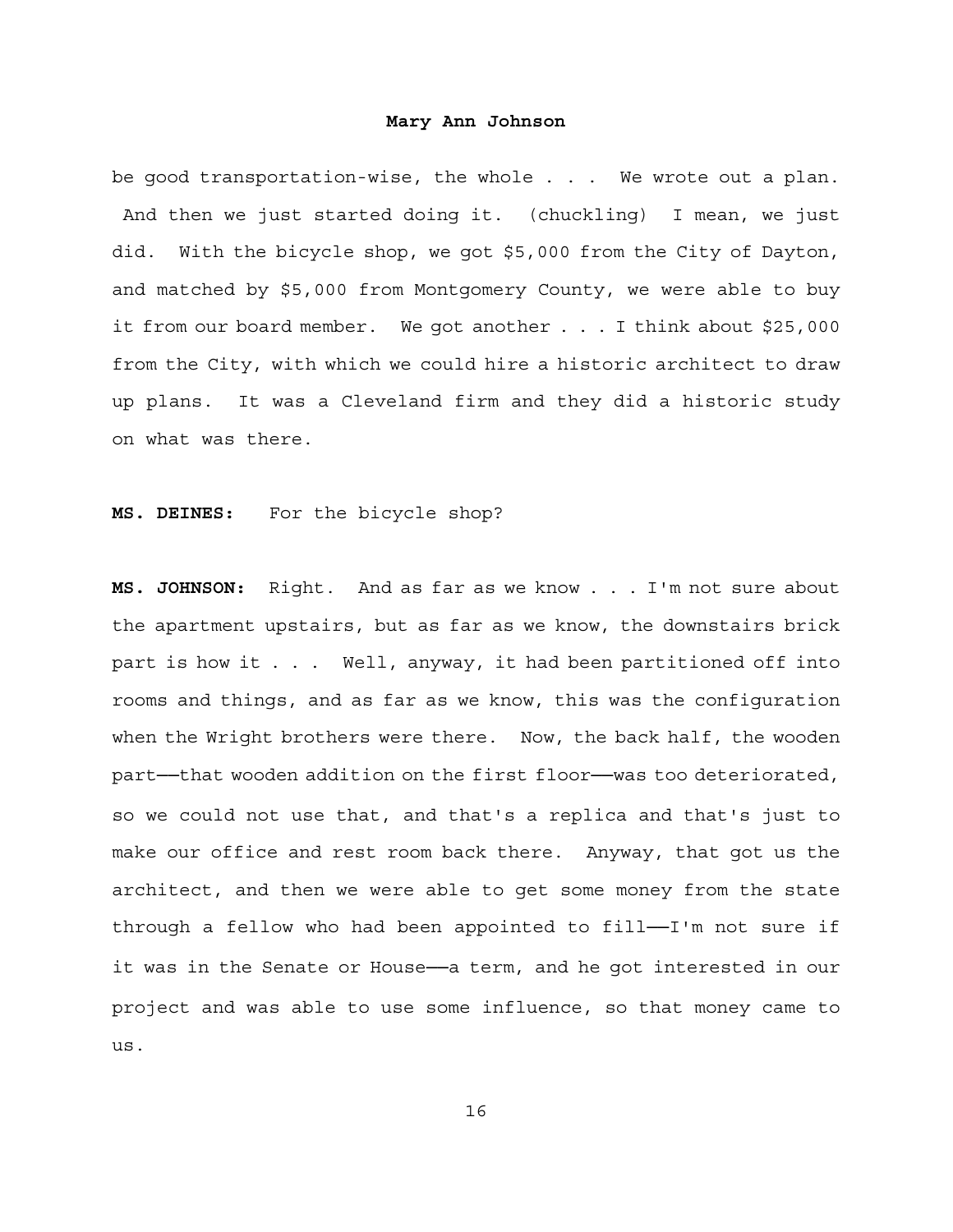**MS. DEINES:** To get some funding?

**MS. JOHNSON:** Right, to start working on it. We also got money from a few foundations and some other places. So we started on phase one, and I have slides of this, to put the outside back the way it was in the picture we have and to restore the first floor.

**MS. DEINES:** That's a big phase one.

**MS. JOHNSON:** Mm-hmm. All right, now while this is going on, because this took a while to get the rest of the money to get all this going and to do the work, someone at Monsanto who had a plant out in Miamisburg at the time got interested and arranged that we get some money-I think it was a thousand dollars a semester, or term, they're on quarters—to involve Wright State history students, and this went on for a couple of years. And if you give the money to the university, they take a little cut, so we arranged somehow the money came to us and then we could hire the student through a temporary help place.

**MS. DEINES:** So the university didn't get their cut.

**MS. JOHNSON:** Right, and Pat Nolan was head of the archives and special collections in the library at that time, and he was a board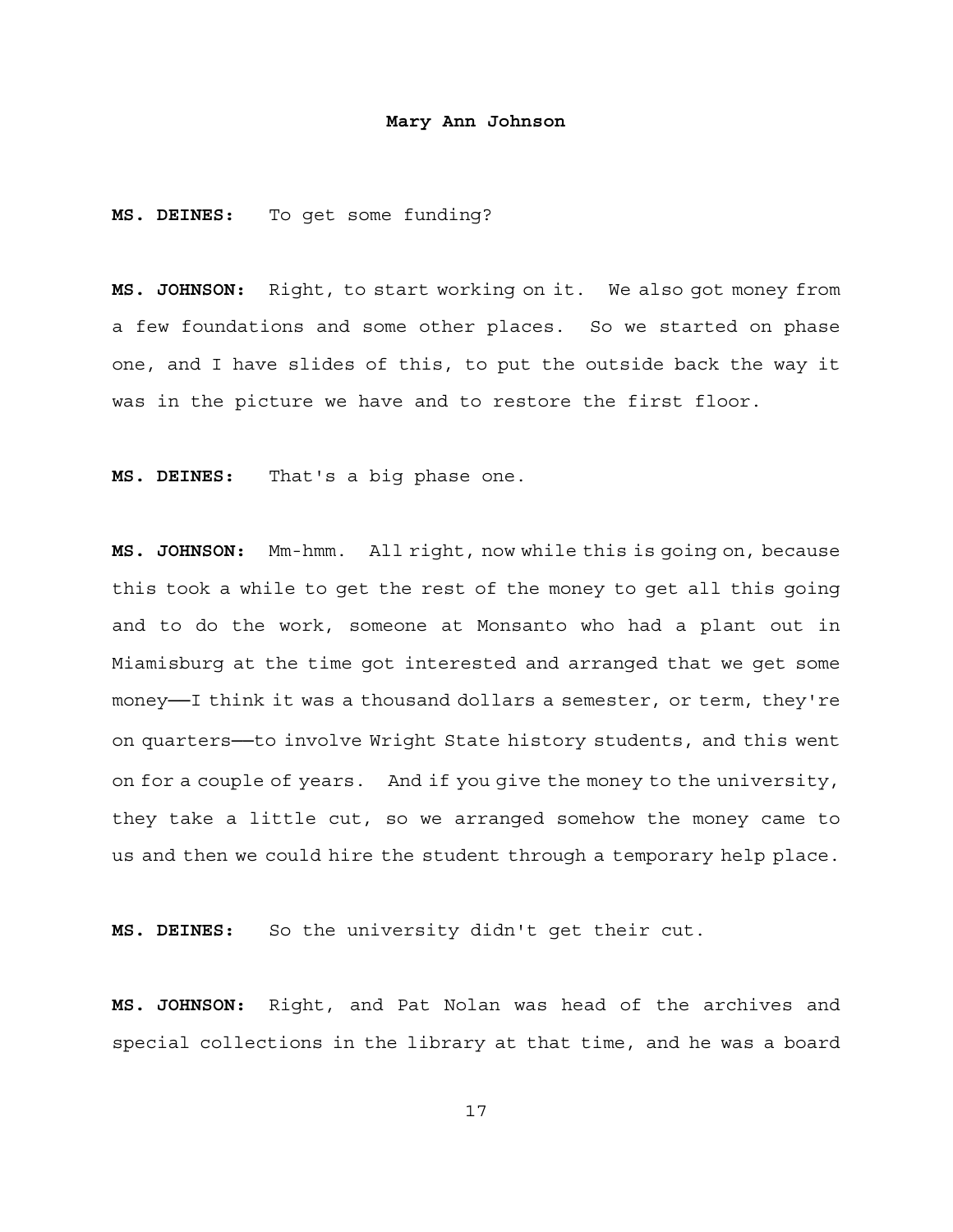member, so we worked through him, and it was because of him that these people got interested in doing this. So one of the things they did was prepare a photographic exhibit, because Wright State owns this Wright Brothers Photo Collection. Because we were just doing the building, we didn't have anything to put in the museum at this point to show anybody. So they arranged this, and some of those pictures are still on the wall. Those are the ones that are . . .

**MS. DEINES:** \_\_\_\_\_\_\_\_\_\_.

**MS. JOHNSON:** There was more than that and they had some on . . . There was more than that, but it made a nice exhibit telling about the neighborhood, the three businesses, and . . .

**MS. DEINES:** That's interesting.

**MS. JOHNSON:** That's how that occurred. They did some research, they did some other things, but that was a good involvement, and that's the thing that you can still see that came out of that.

Okay, now, one of our board members, Roger McClure, was very interested in putting a bicycle shop-type exhibit on that first floor, and he and another interested person, Howard DuFour, did some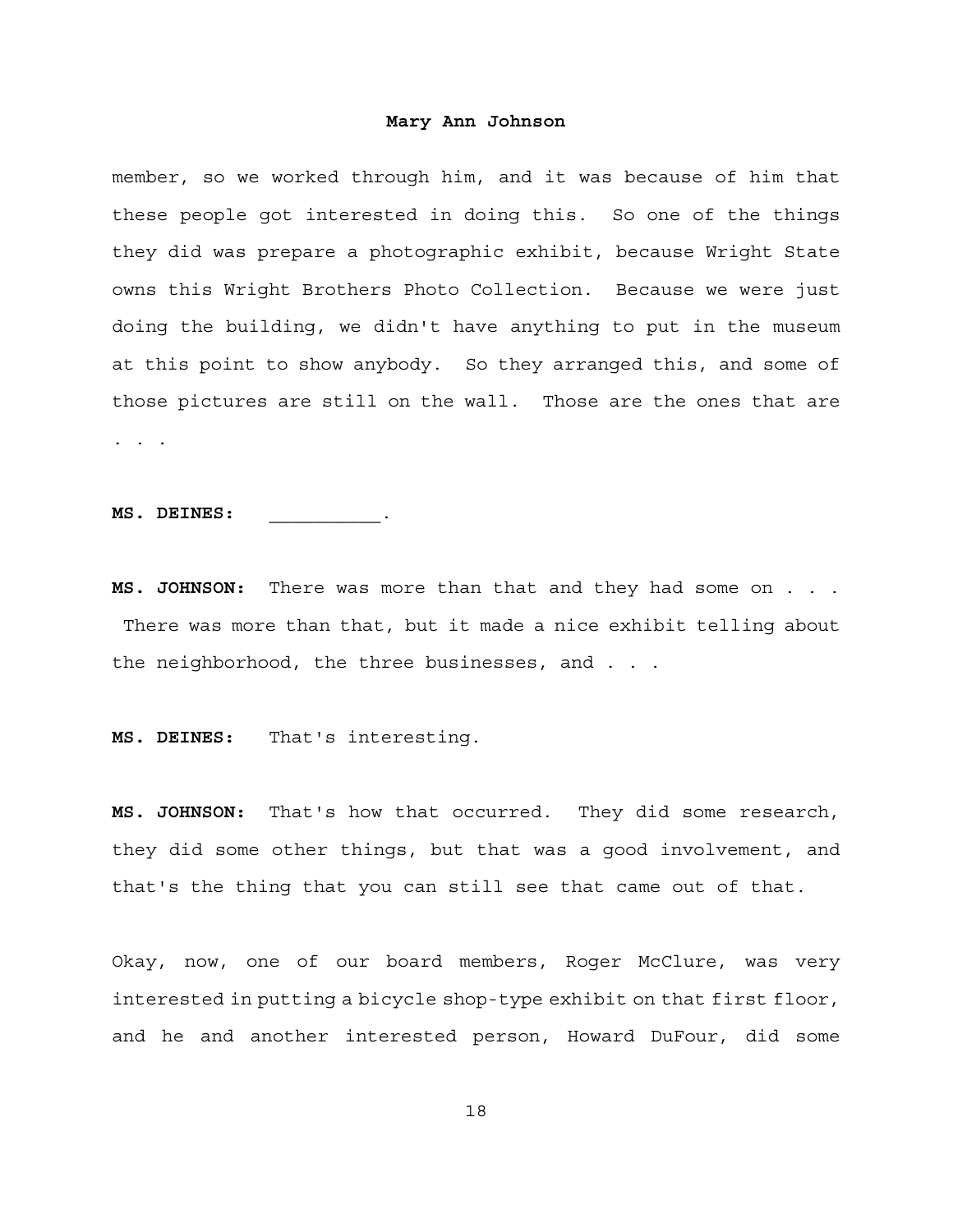research. Well, we have some photographs of the Wrights working in that shop. We feel sure they were in that shop, although again there can be controversy. (chuckling)

**MS. DEINES:** Discrepancy, yes. (chuckling)

MS. JOHNSON: Oh, we even found a picture of their motor-remember they had a motor?──standing by the doorway that we can identify as our shop. I think Ivonette maybe had that. So, anyway they hunted around, and this Howard Dufour, he's real interested in the machinery and the engines--that's his part of it--and Howard is interested in Charlie Taylor, who was the Wrights' mechanic, and Howard and Roger unearthed the same model that shows in the picture. And they did a lot of work, because all these different pieces of machinery they got different places, and then they had to clean it up and restore it and get it in working order and install it in the bicycle shop. So that was a major effort. And that makes an exhibit that brings the story more alive when you can see that. Roger also had his own idea how to set up the exhibits, and it was his idea to put that office in there.

**MS. DEINES:** The office in the bicycle shop?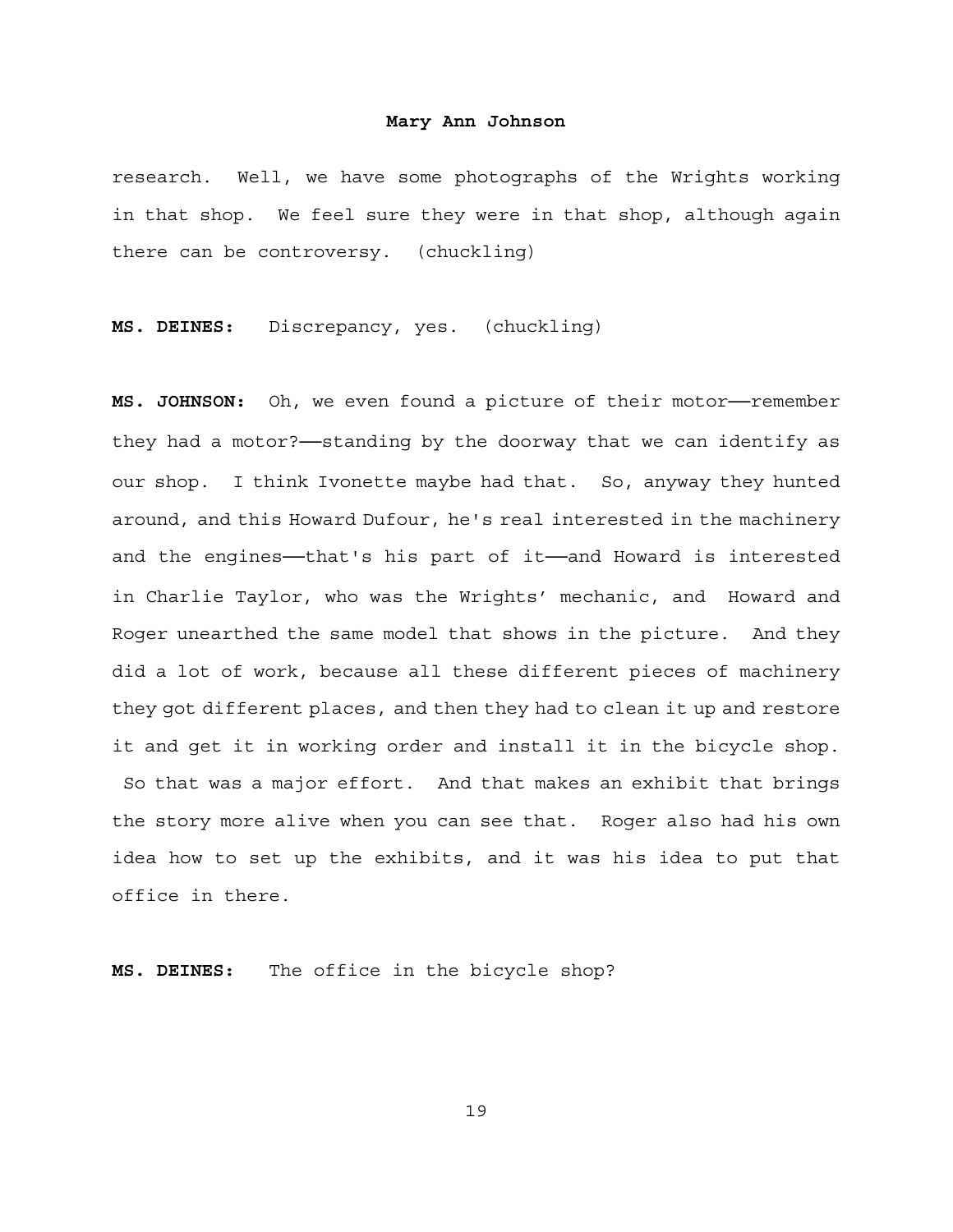**MS. JOHNSON:** That represented the bicycle shop office, although we're not sure that that's how it was. And various people contributed. Like the Hamburger sisters had that desk restored at a large cost and people made contributions. Horace Wright gave us ... he donated to us the desk that's in there. That's an original—I mean, not desk, drawing board—that's an original Wright brothers. At least the bottom is. We may have located a top that's more original at Greenfield Village, but we can't probably get that. But anyway he donated that. Now we have two work benches in there. Those came from Orville Wright's laboratory. He donated those. Some of the tools on that display came from Orville Wright.

# **MS. DEINES:** From the laboratory?

**MS. JOHNSON:** Through him. There's the Miami Valley Regional Bicycle Committee, and this is a bicycle shop, so we could interest them in helping, and they provided a grant early on to buy a collection of the period bicycles. None of them were Wright brothers', but they are of the period. We still have some that aren't on exhibit. The floor is the original floor, some of the woodwork is. There's a lot of original structure in the building. So, when you go in there, you're walking on the same floor once trod by Wilbur and Orville Wright in the place where it all began.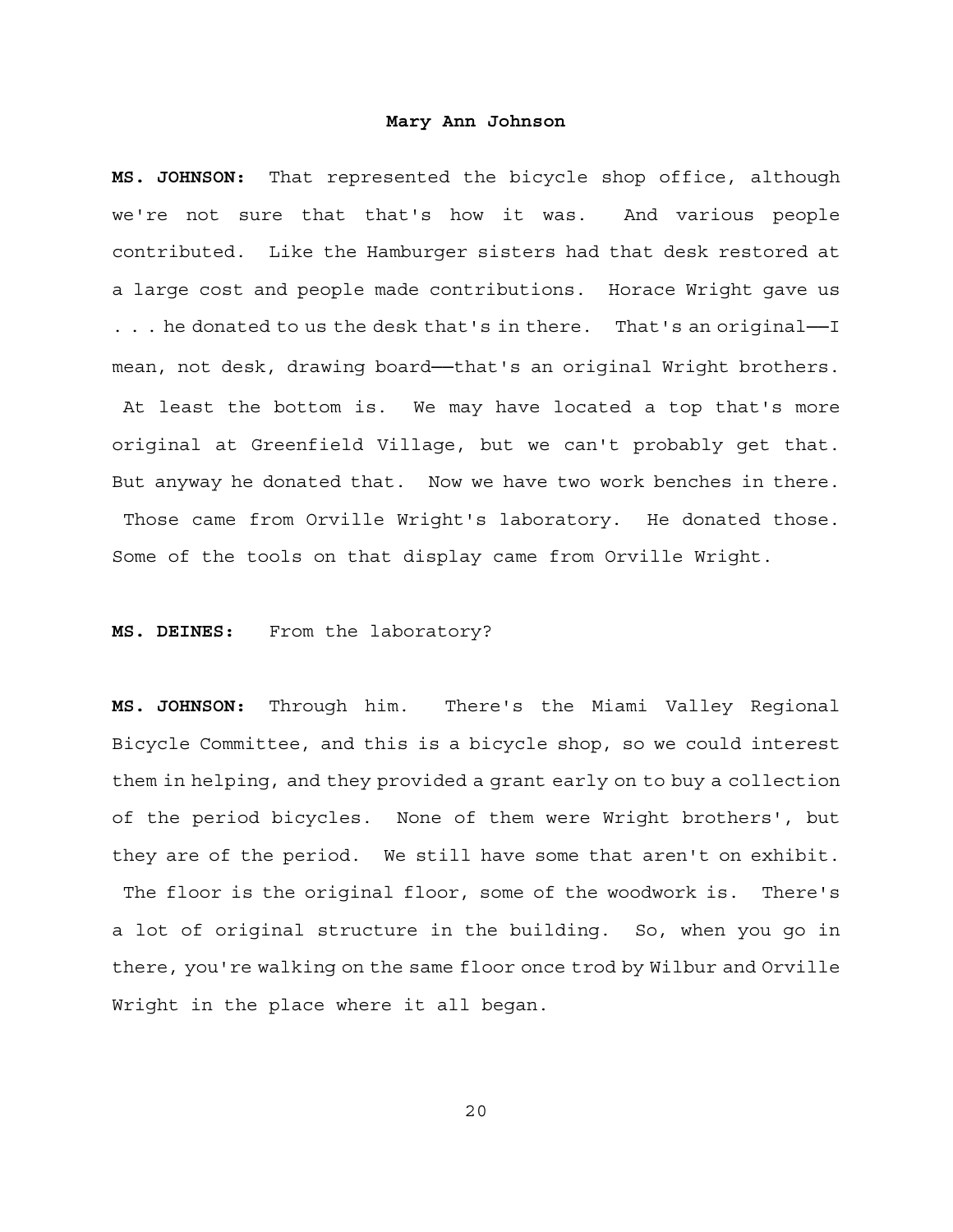**MS. DEINES:** It's amazing, we get questions to that extent a lot by visitors at the park. That's one of the first questions, I guess because the floor looks old, but they think that's probably what they're standing on.

**MS. JOHNSON:** Right. I'll back up a little bit. After we got the architect hired and he's working on the plans . . . No, I'm backing up even more. (chuckling) See, if I'd gone in sequence . . . But anyway, you can sort it out because you've probably heard this.

**MS. DEINES:** Yes.

**MS. JOHNSON:** All right, after our board member bought the bicycle shop, about two or three weeks later . . . and I have a copy of this in my minutes book. I think maybe you've got it.

**MS. DEINES:** Yeah, I did.

**MS. JOHNSON:** He received this, in the mail, list of all these things that would have to be corrected from the building inspector. I think they actually put a sign on the building that it was condemned. Now, I went in there, I think Jerry was in it too when we were buying it, and I do remember remarking, "If the building inspector ever got in here, we're in trouble." (laughter) These people were welfare . . . they were on welfare. They had no furniture, they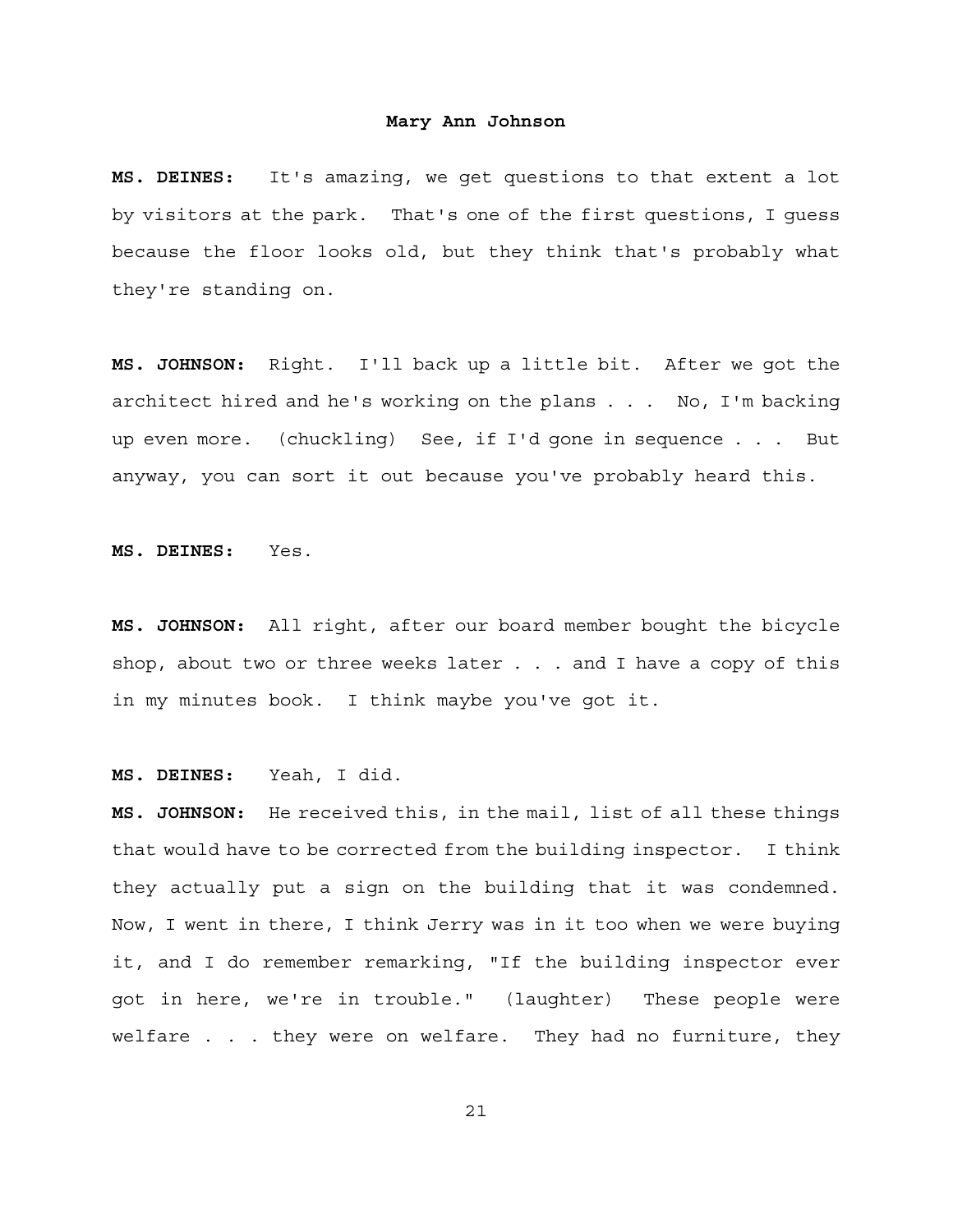had these little naked children running around. (chuckling) The upstairs was not rented at that point.

**MS. DEINES:** So they were in the downstairs only?

**MS. JOHNSON:** They were in the downstairs. (chuckling) So we were all in a panic because we kind of thought we'd keep on renting the place and get some money until we were ready to restore it. We go to the City of Dayton. Well, they had no idea what we were planning to do; they just went in there and inspected and found these problems. So they helped us . . . Well, they did it. They had to move the people out, and get some furniture so they could move them out, and then that took a little while. But then they agreed . . . they boarded it up for us so that it wouldn't be a nuisance and then we could hold it until [such] time when we had the money to do something with it.

**MS. DEINES:** Who was the person that loaned Aviation Trail── **MS. JOHNSON:** Oh, Jerry Meyer. He was a retired surgeon, and he owned some property and he had it under a company, some kind of a holding company.

**MS. DEINES:** So he was able to use that?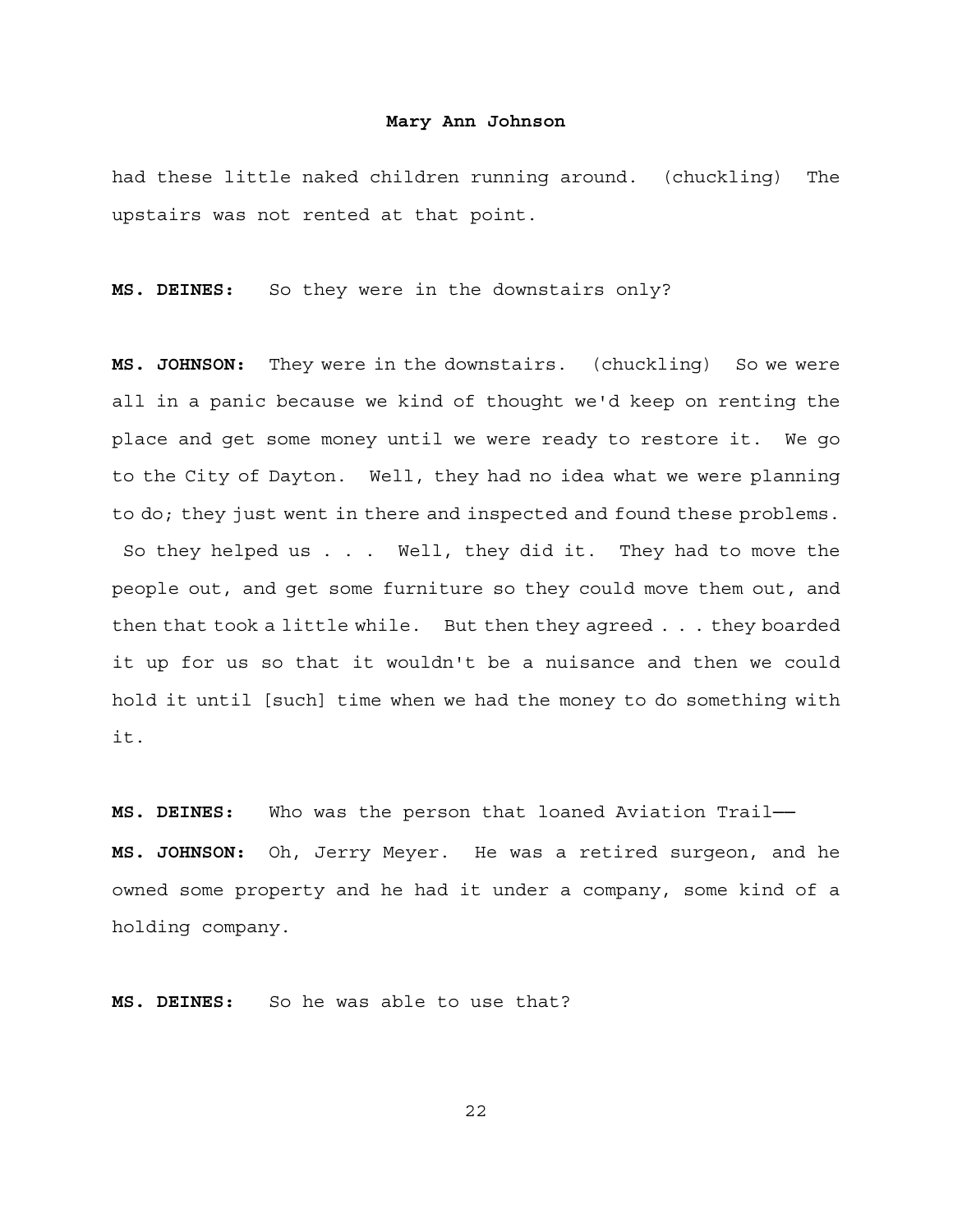**MS. JOHNSON:** So he used that to buy the bicycle shop. So the people selling may or may not have known what it was. I mean, we didn't keep it from them but we didn't tell them either.

**MS. DEINES:** Tell them.

**MS. JOHNSON:** Okay, then while the architects were . . . So we solved that and we got the money to pay Jerry back, we got the money to hire the architect, and so while he was working on that, or they are, we decided, well, we can save some money by cleaning out the building ourselves. And that's when we had the big clean-out day that I have pictures of. And there was a lot of trash and old furniture, and we tore out the linoleum and appliances and everything. Upstairs we threw them out the window, and downstairs they carried them out, and we filled . . . I think it was four trash truckloads of stuff.

**MS. DEINES:** That's a lot.

**MS. JOHNSON:** It was a lot. Oh, and down in the basement we found this wooden table that was similar to some we had seen in photographs with the Wright brothers. We have no way of knowing if they actually used it, but we did save that, and that's in the reception area where we have the brochures, so that's where that came from.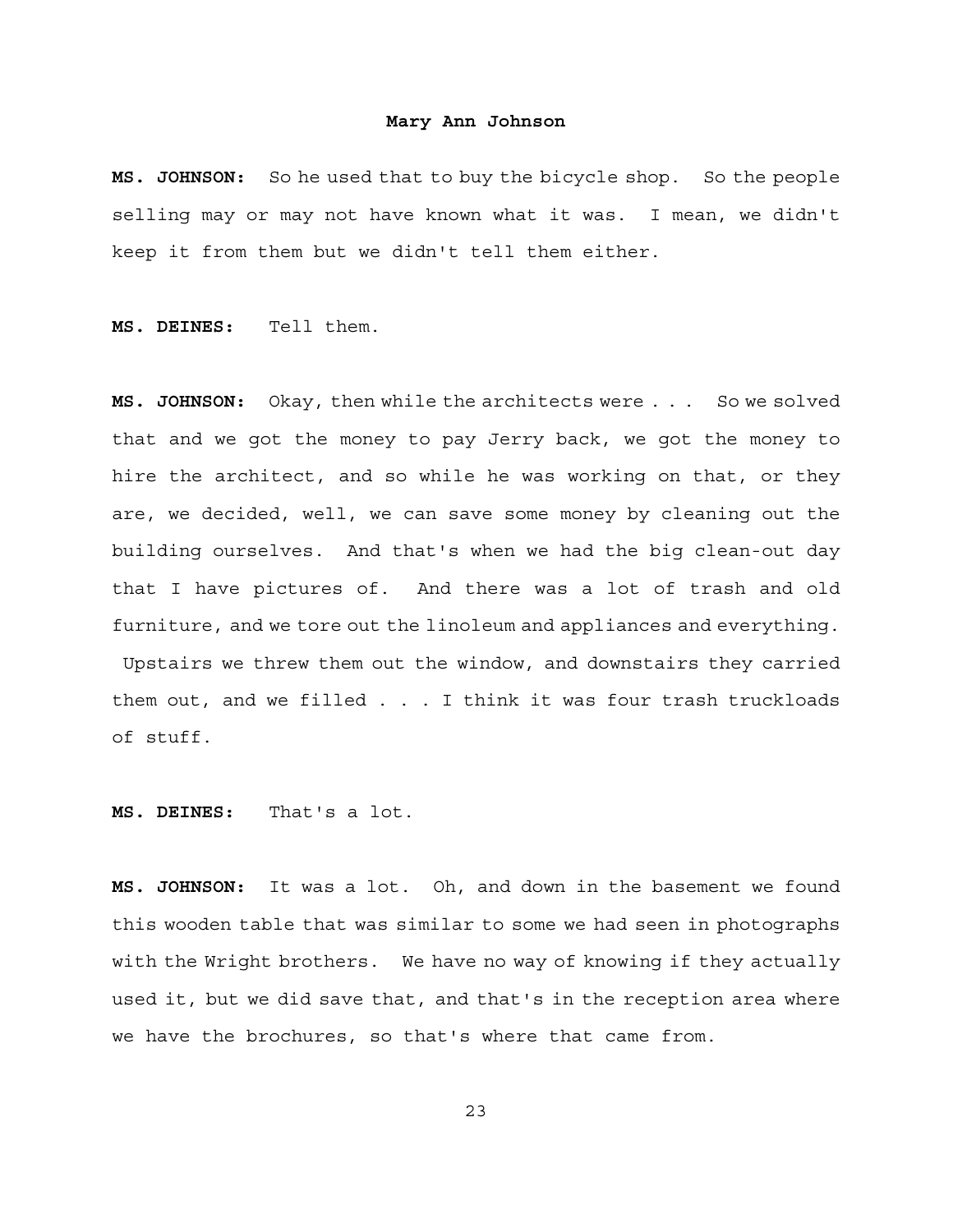**MS. DEINES:** Oh, okay. I never knew where that came from.

**MS. JOHNSON:** Yeah, so it's to us important.

**MS. DEINES:** Yes, linked to the building.

**MS. JOHNSON:** Well, at least to the Wright brothers. (chuckling)

**MS. DEINES:** Yes.

**MS. JOHNSON:** Well, we hope to the Wright . . . Well, it's linked to the building, no doubt about that, but we hope it's linked to the Wright brothers. Okay, so then we got the money from the state and then we got other money to help out. Siebenthalers came in on it, the nursery, with the landscaping. They donated the outside landscaping.

**MS. DEINES:** Now, these places like Siebenthalers that donated landscaping, did they approach Aviation Trail or did Aviation Trail go out searching for people to help out?

**MS. JOHNSON:** A lot of this is just knowing people. One of our board members knew Siebenthalers very well, so through that connection.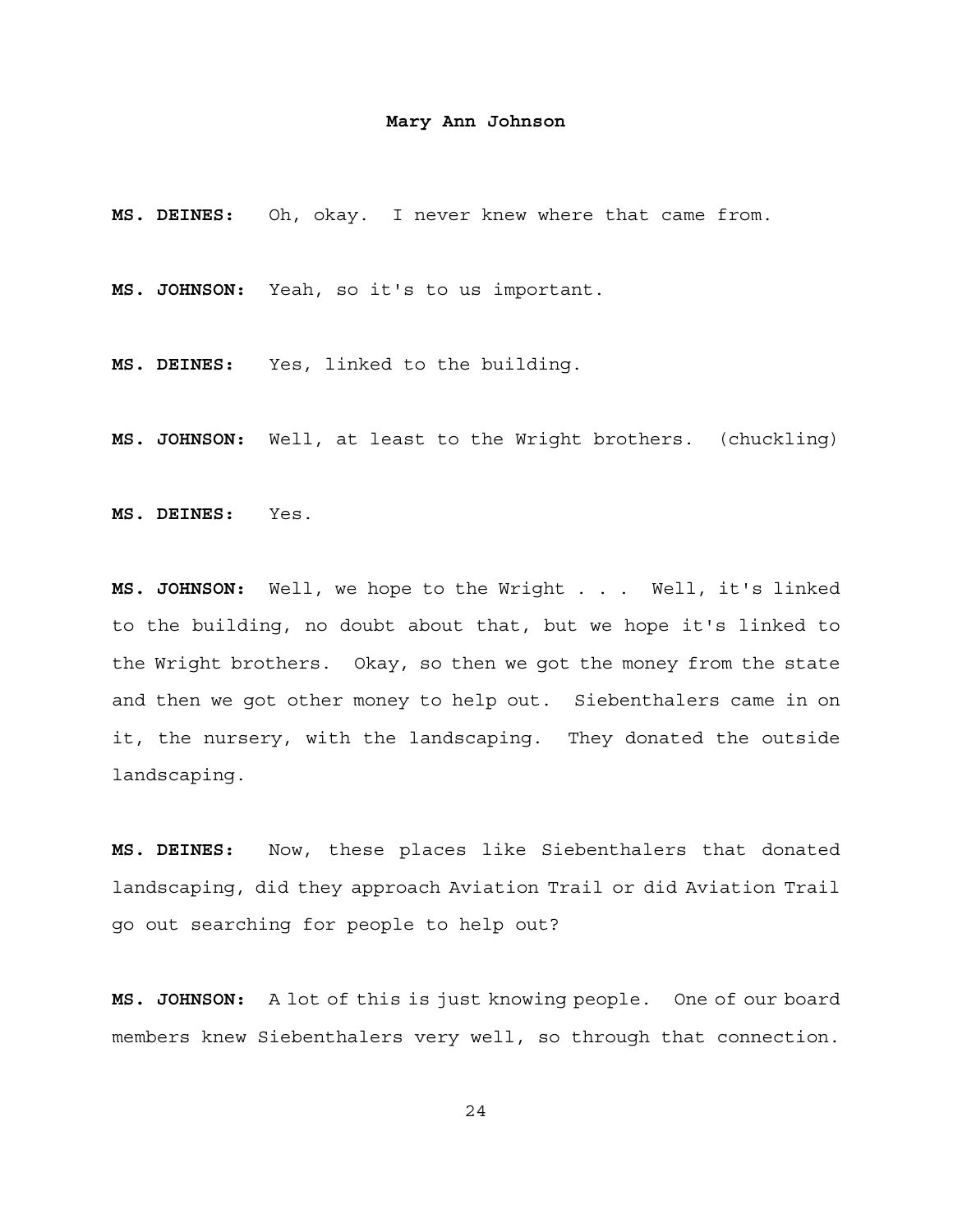And like Pat Nolan, this lady knew Pat Nolan, and through that connection we got Wright State. Mainly it was having connections, some kind of connection.

**MS. DEINES:** Through networking, I would say.

**MS. JOHNSON:** Yes, and the senator that got . . . I think he was a state senator, that got involved, I think that came through Inner West. In the very beginning we made connection with Inner West Priority Board. And Jerry Sharkey, I think, was pretty instrumental in starting that, because he had me come down──that was the first time I gave any little side show thing--to one of their meetings. So they were aware of what we were doing and backed us. Well, you know what that is, the neighborhood here. So that was good. Let's see, we got the thing . . . Eventually we had enough in there and enough done that we could open it to the public and there would be something to see. We had this exhibit from Wright State; the machinery came later but we had that. So the Urban League had an employment program where they'd provide someone for six months but it had to keep changing, and so they provided a person to hold the bike shop open on weekends.

**MS. DEINES:** For people to drop by and see it.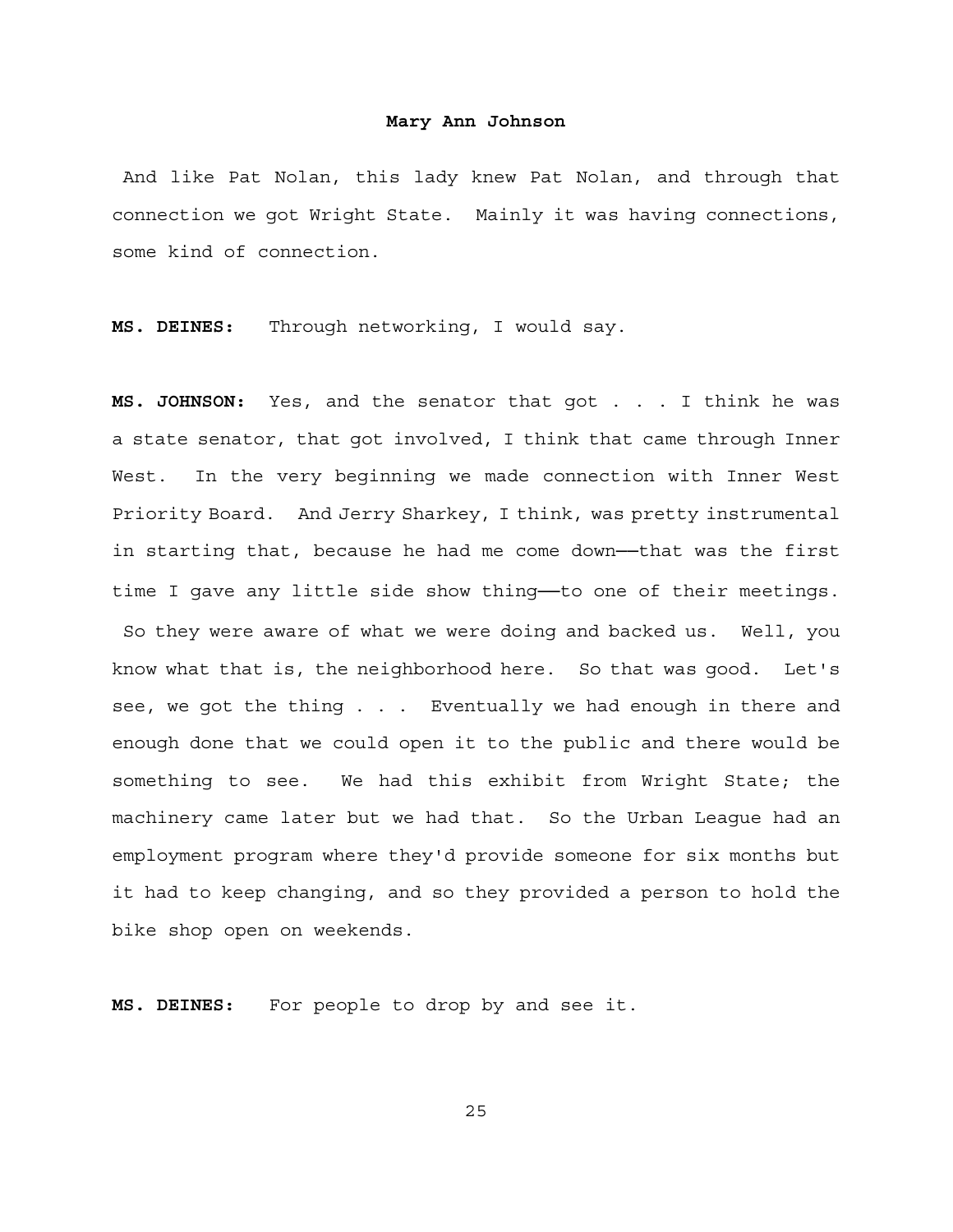**MS. JOHNSON:** Right, so that's how we first got it open.

**MS. DEINES:** Okay. Do you remember what year that was?

**MS. JOHNSON:** I can find it.

**MS. DEINES:** After I told you dates aren't all that important, (chuckling) I pin you down here.

**MS. JOHNSON:** I'll also mention as my involvement, I'm a board member and have been from the beginning, but for most of the time I've also been the secretary, so I have those secretary notes that I can refer to. I think we had a ribbon cutting or something like that when that happened, although we weren't really done with the inside.

**MS. DEINES:** But it was a start. It was something visible to  $\mathcal{L}_\text{max}$  and  $\mathcal{L}_\text{max}$  and  $\mathcal{L}_\text{max}$ 

**MS. JOHNSON:** We didn't have the money to get the wallboard, and at some point somebody was on our board, and I think it was the head of Citywide at the time, came in with enough money to finish off the walls.

**MS. DEINES:** I can't think of the name. The drywall? Is that it?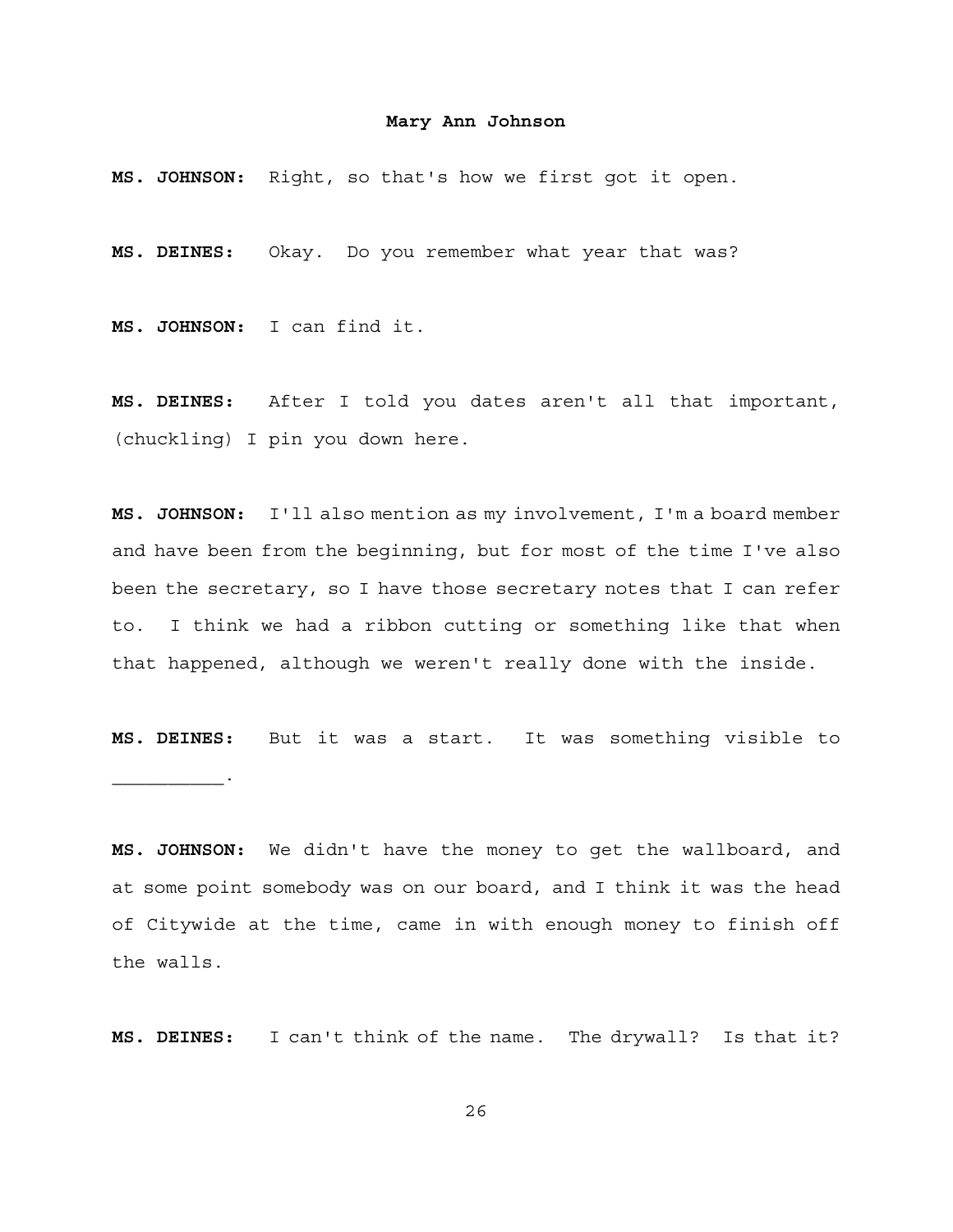**MS. JOHNSON:** I think that's what they used. I wasn't in on the construction, so I don't really know. To finish the walls. It might not have been . . . I don't know what they did. So that must have happened before Wright State came in, because the walls were up at that point. But anyway, that was another piece somebody brought in. So it's been piece by piece by piece; all these things have come in to make what we have now.

Well, then a teacher at MacFarlane School got interested. She got my book, and she had some grant money to do some kind of project. MacFarlane is an intermediate school on the same street but south of Third, on the same street as the Dunbar House but south of Third, so they're in the neighborhood. And they did some really neat projects. And one of them they had a couple days' program where you came to the school, and the children had set up sites like . Well, in my book I cover the whole Miami Valley. We're just talking about the neighborhood now, but we covered the whole Miami Valley in five segments. So one of the segments is called "The West Anchor" and includes these places I've been talking about, and it's set up as a trail that you can follow. So they set up a trail that you could follow and they had students dressed as the characters in the school.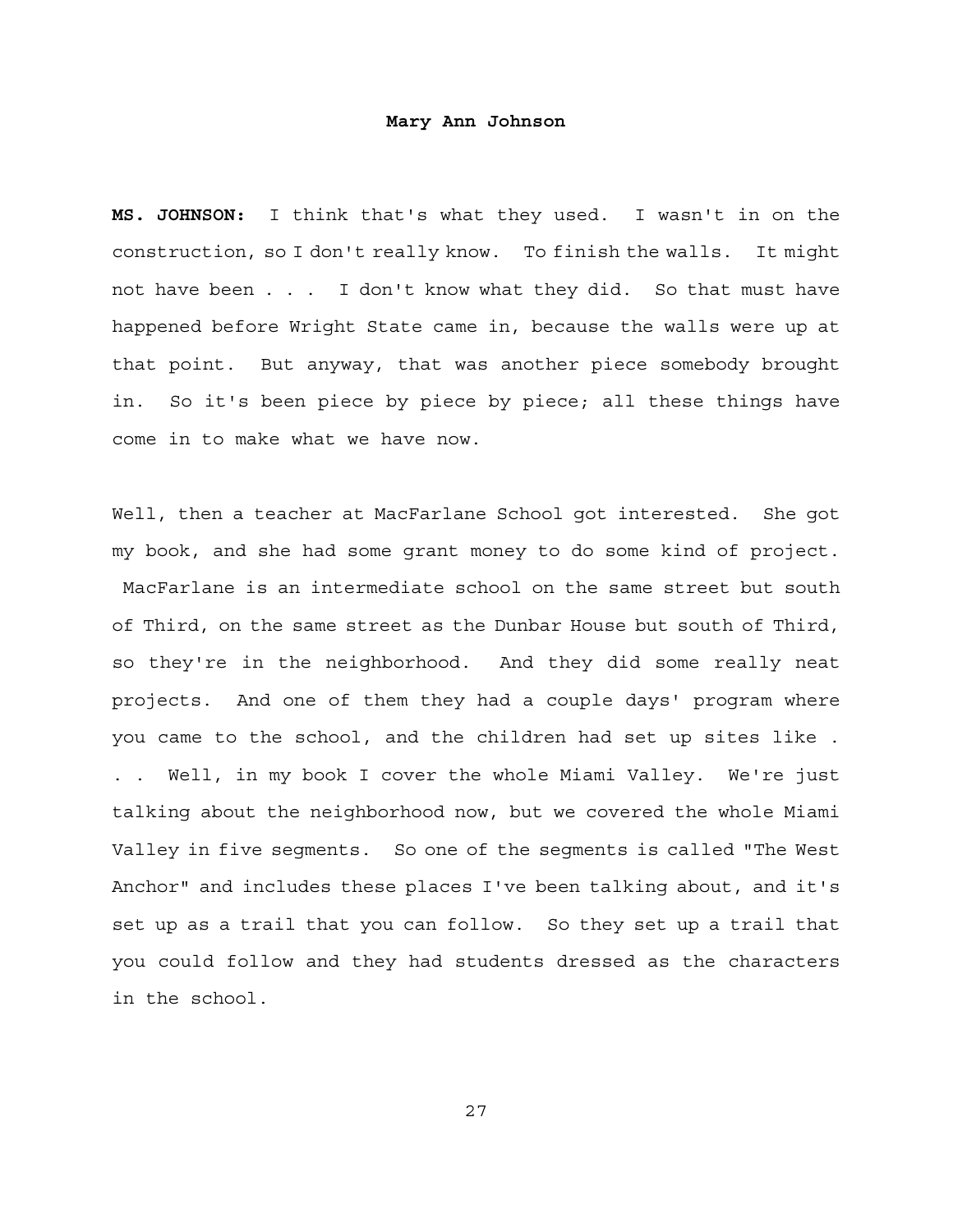**MS. DEINES:** Oh, at each of the sites?

**MS. JOHNSON:** And you followed the Aviation Trail around. It went through their auditorium, and some boy had rigged up some string so they could float an airplane up and down. It was very impressive what they did.

**MS. DEINES:** It sounds like it.

**MS. JOHNSON:** Okay, sometime after they got all involved in all this, we found out that the roof we thought we were going to be able to use--the original roof-started leaking, and so we were going to have to replace the roof. And again, we never have the money.

**MS. DEINES:** Right.

**MS. JOHNSON:** So this teacher, she's very energetic, Judy Haller I think her name is, she's no longer at that school but she's great. She got a project going to roof the Wrights with these students at MacFarlane School. A couple of the teachers came down as the roof was being torn off and thrown in the dumpster. They got all these pieces of the original roof out. They had some plaques made saying where these came from. Judy wrote an article for some national magazine explaining about the project and she got orders from all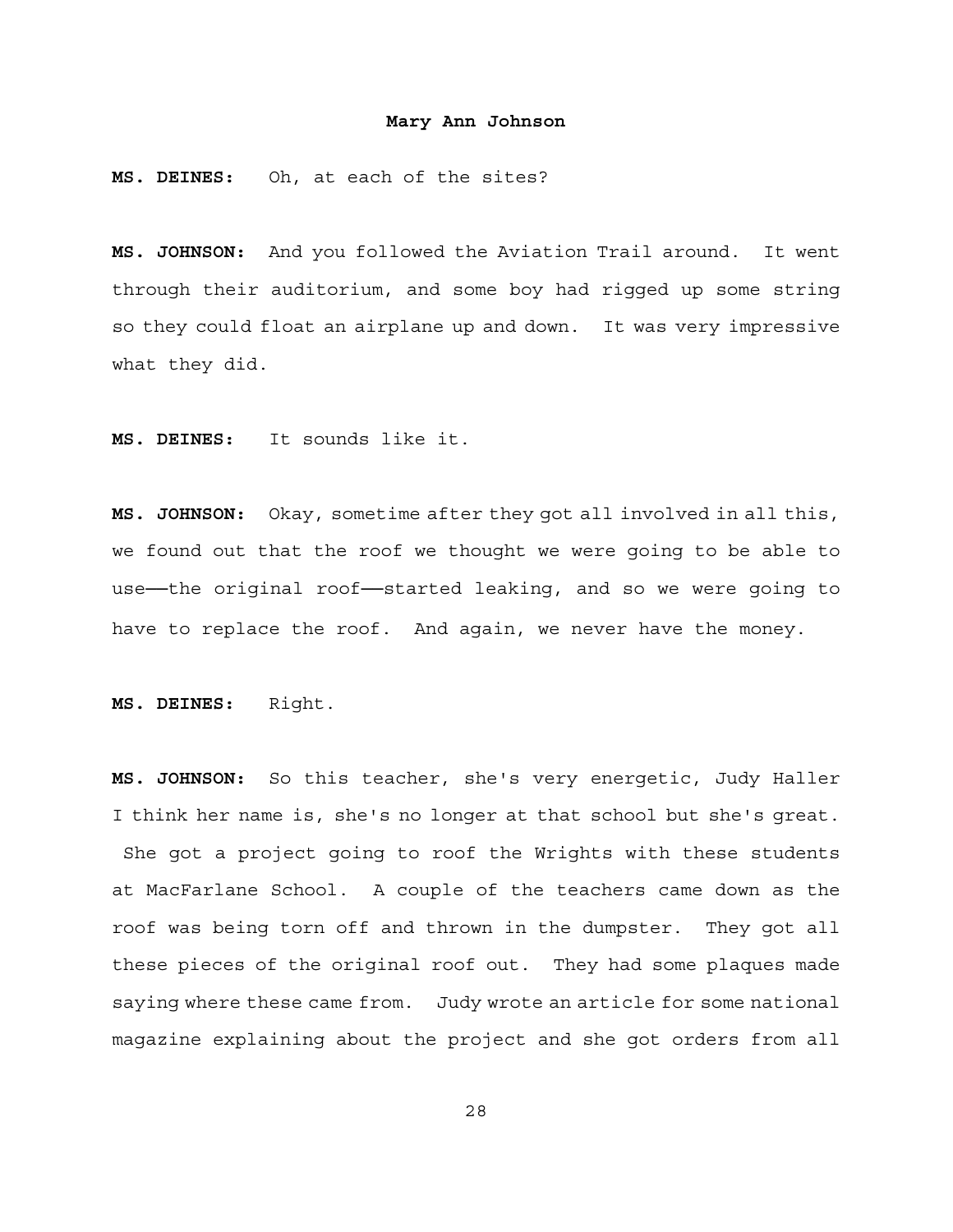over the country and they eventually had at least \$2,000. It might have been more than that.

**MS. DEINES:** That's great!

**MS. JOHNSON:** To roof the Wrights. (chuckling)

**MS. DEINES:** That's a good idea.

**MS. JOHNSON:** They did some other projects, too, but that was their main project. Okay, it was 1988 by the time we felt we could have a grand opening where we had pretty much to show.

**MS. DEINES:** Finished the restoration?

**MS. JOHNSON:** And I'm not sure when, but at some point, having to have these people just stay for six months from the Urban League was turning out to be not very satisfactory because they didn't have time to really learn about it. And at this point I think we had paid off the Hoover Block--I think that's how we managed it-so that the monthly expense of that, paying off that, we used to hire Mike Nelson.

**MS. DEINES:** To have the shop open on weekends?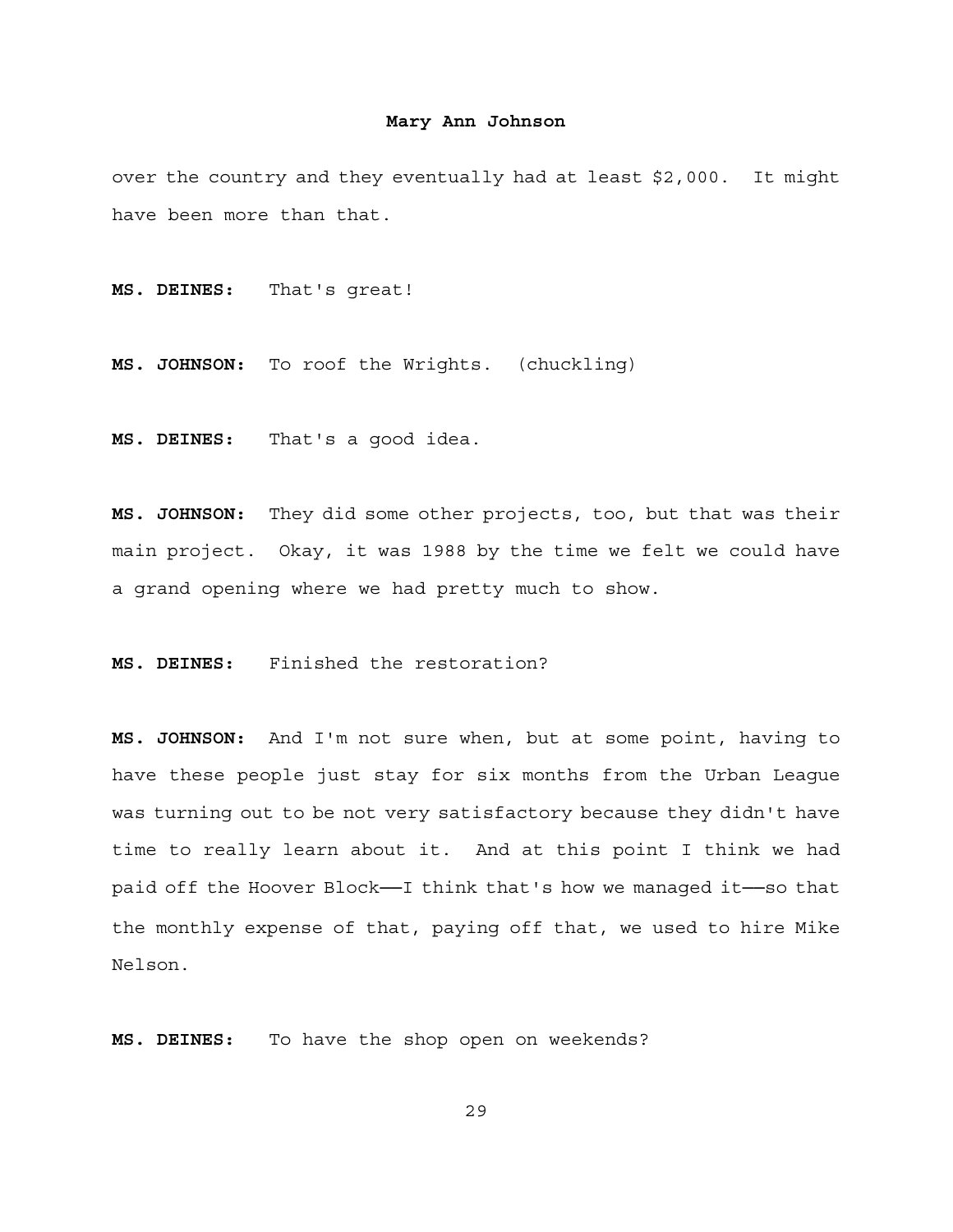**MS. JOHNSON:** To have an employee there who would be responsible to us, would meet our qualifications, and could stay and learn it. So at that point, that was our only hired employee, and we did that through a temporary help place so they could take care of the income tax and all that kind of stuff. (chuckling)

**MS. DEINES:** And he kept the shop open every weekend then?

**MS. JOHNSON:** Every weekend throughout the year. He was very faithful, and occasionally if he had to be gone, one of the board members or some volunteer would fill in. So we are now ready to start on the Hoover Block, because we haven't finished the upstairs but everything else is up and running, you might say. And there's vacant land in between that we've been using for a parking lot. So we got another . . . Well, it might have been the same. I think it was the same architect. I'm not sure.

**MS. DEINES:** I think it was.

**MS. JOHNSON:** I think it was the same architect but the personnel had changed a little bit, out of Cleveland—historic, that was their expertise--to draw up plans for the Hoover Block. And then we were going to have some parking connecting these two, but also some sort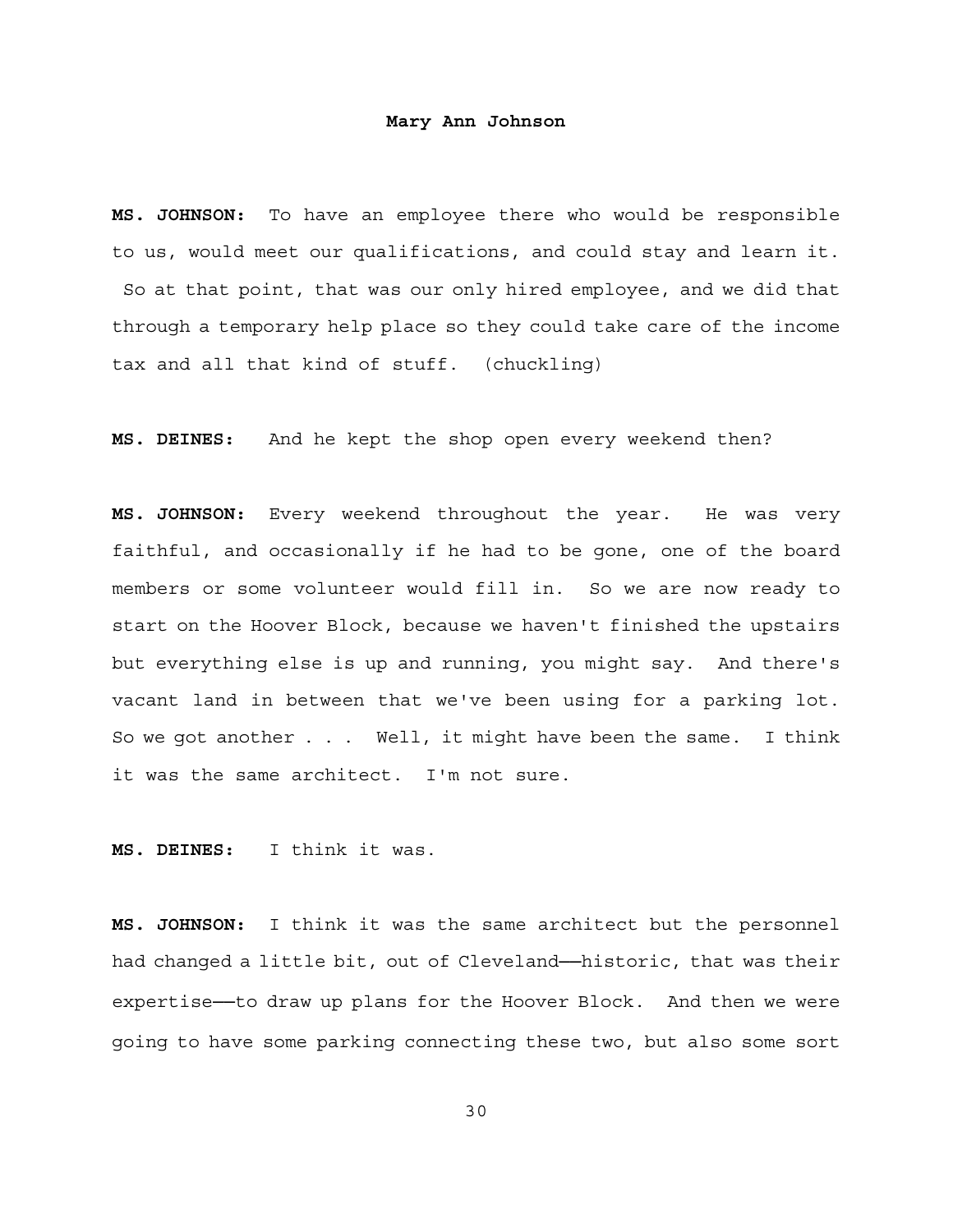of a little plaza. We had a plan for that also. And again this time we had several days when we carried out the trash from there. There was a lot of trash.

**MS. DEINES:** A lot more?

**MS. JOHNSON:** A lot of trash, especially up there in that Hoover Hall on the third floor.

**MS. DEINES:** On the third floor?

**MS. JOHNSON:** And that was hard because we had to carry it downstairs. (chuckling)

**MS. DEINES:** Down the stairs.

**MS. JOHNSON:** Right.

**MS. DEINES:** That's probably why it was all up there.

**MS. JOHNSON:** Right, and there were some extraneous structures on the back that we took down, and we had to re-roof. We had to repair the roof because there had been some water damage, and at one point there had been a little fire up, I guess, on the third floor. There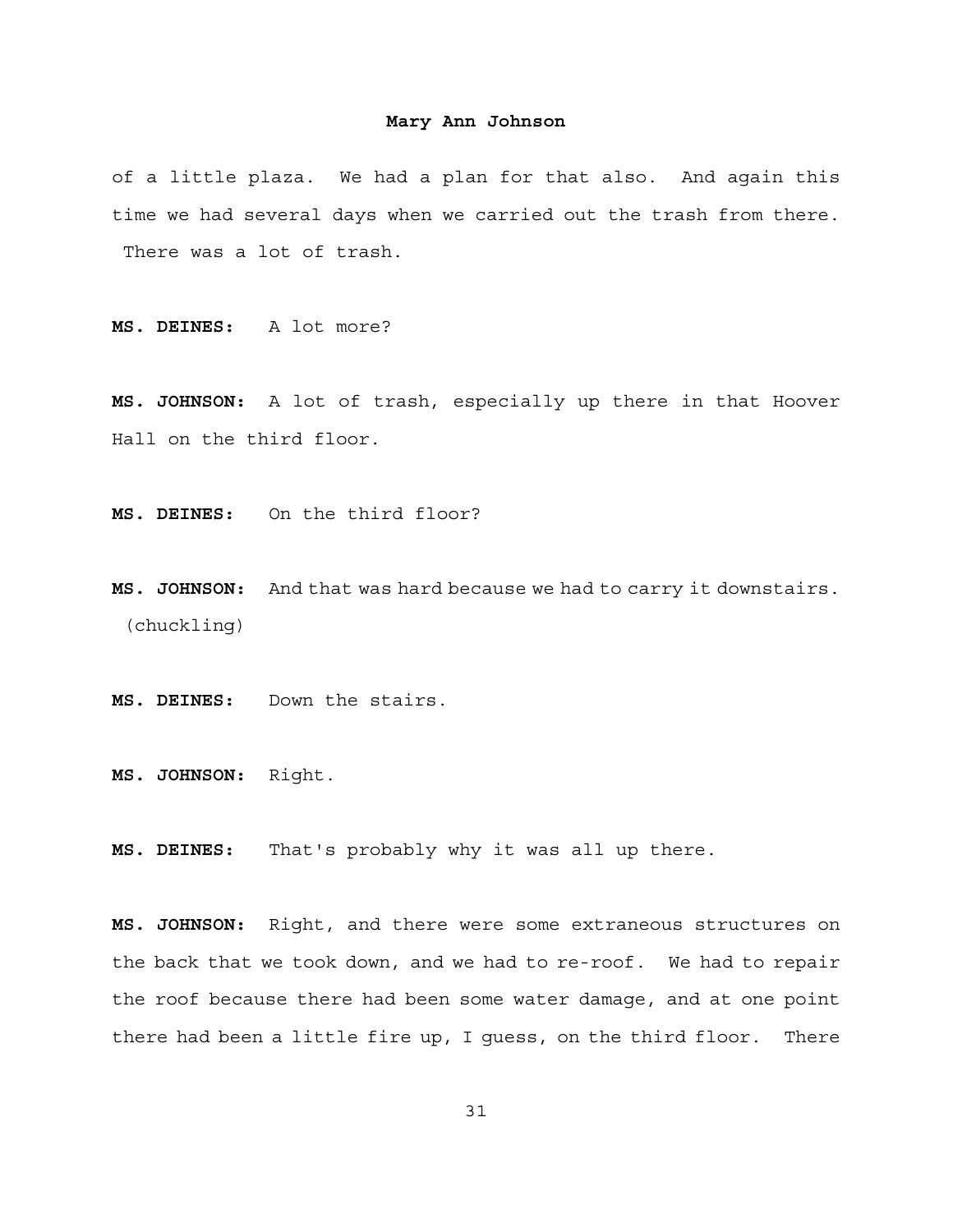was some fire damage. But basically the architect felt the building was in quite good shape and worthy of restoring.

[End Side A]

I think we even got to the point where we had some meetings over on the first floor, but there wasn't any systems and there wasn't any electricity or anything like that.

**MS. DEINES:** You had to do it during the day.

**MS. JOHNSON:** Yeah. We complained. (laughter) Then we got another grant from the state, a capital grant, and I think that . . . I forget how much it was, but that was . . . we asked for enough to work on the outside and get something done on the first floor. So, at that point . . . I'm going to back up.

**MS. DEINES:** Okay.

**MS. JOHNSON:** We had gone pretty far on the bicycle shop by 1988. In 1989, a group of people started floating an idea that we should have a national park in Dayton. I know you're going to interview the three people that started that, but this idea was floating around and these three people decided to do something about it. And out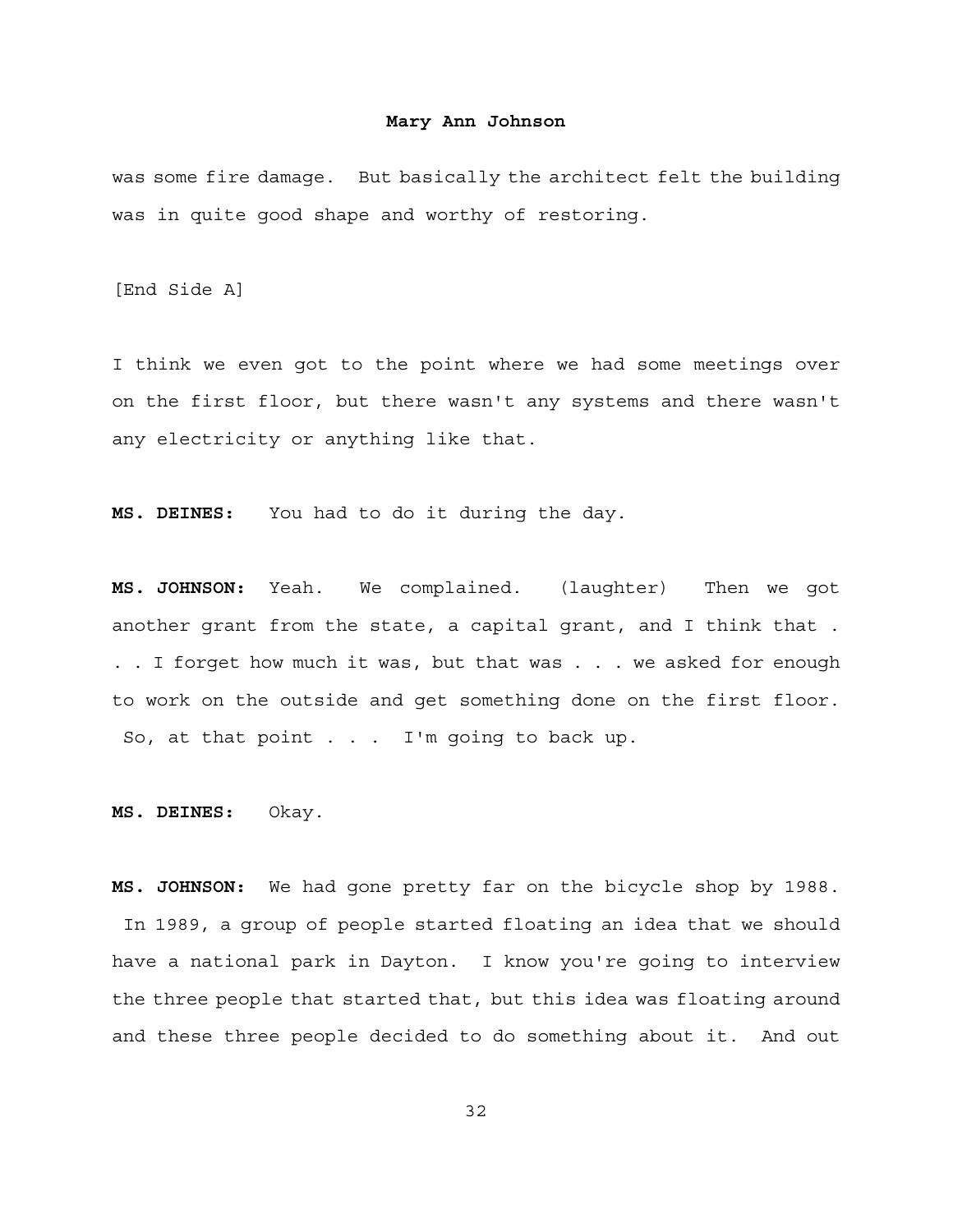of that they organized what is now called the 2003 Committee. And their initial idea was to bring a national park to Dayton, which they worked on diligently, and then they also became involved with Dayton's bicentennial, and then they also took on . . . They just sort of took it on because it seemed natural, I guess, to be responsible for the centennial of flight in 2003, and that's where they get their name. Well, eventually they got that park.

Now, see, here I don't have the dates for you, so I don't know when. At some point they got enough money to hire an executive director, which was Madeline Iseli, and she thought it would be neat to have her office in our office in the bicycle shop. So this gave us no office, but . . . I guess mainly she took over the office but we could keep our records there or something like that, but mainly she was in there. And the agreement was we just figured out what the extra utility costs would be, so they rented it for the utility costs.

 It was a little inconvenient because we couldn't use the office, but the advantage was we now had someone on-site the whole time, and she said she was perfectly willing if someone dropped by that she would show them through. So that was to our advantage.

**MS. DEINES:** It gave a little more of a presence there.

**MS. JOHNSON:** Yes, yes, and then they eventually hired some more people and it got too small for them and they moved up to where they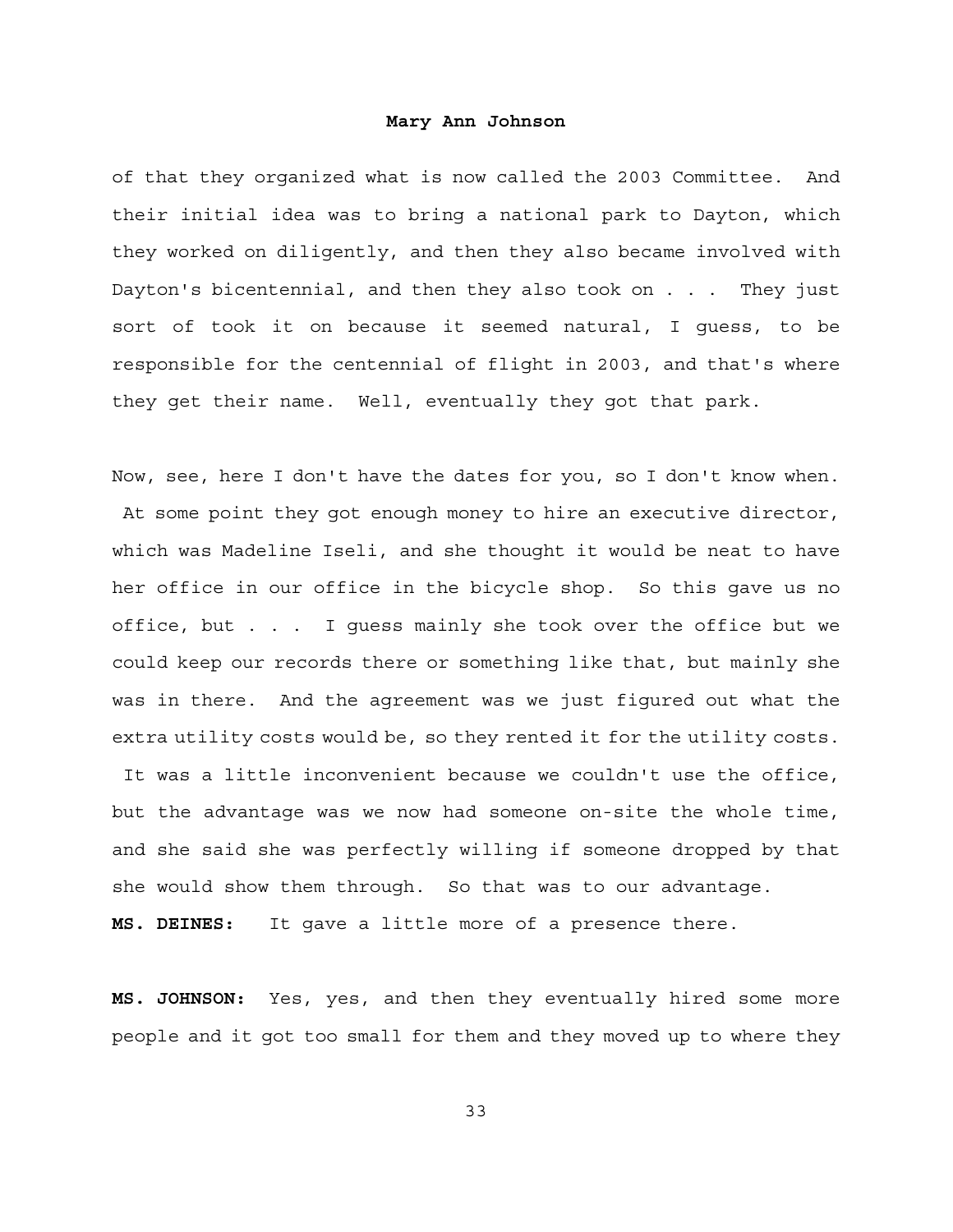are now. I think they must have still been there when Bill came. I think they were.

**MS. DEINES:** I think they were.

**MS. JOHNSON:** So eventually they got the park. Now, I don't know if you want me to do this one or not. I was involved in taking the Park people around to begin with.

**MS. DEINES:** Yeah, why don't you?

**MS. JOHNSON:** Okay. It wasn't exactly Aviation Trail doing it and it wasn't exactly 2003 doing it; it was pretty much, I guess, Jerry Sharkey's connection because he was president of Aviation Trail at the time and also one of the three originators of the 2003 [Committee].

**MS. DEINES:** So he had two hats to wear.

**MS. JOHNSON:** So we were sort of all in this together. Well, they got this idea to get the national park──and you'll hear this, I'm sure-and so Jerry Sharkey called up . . . I think it was the Denver office? Whatever the region was.

**MS. DEINES:** Omaha.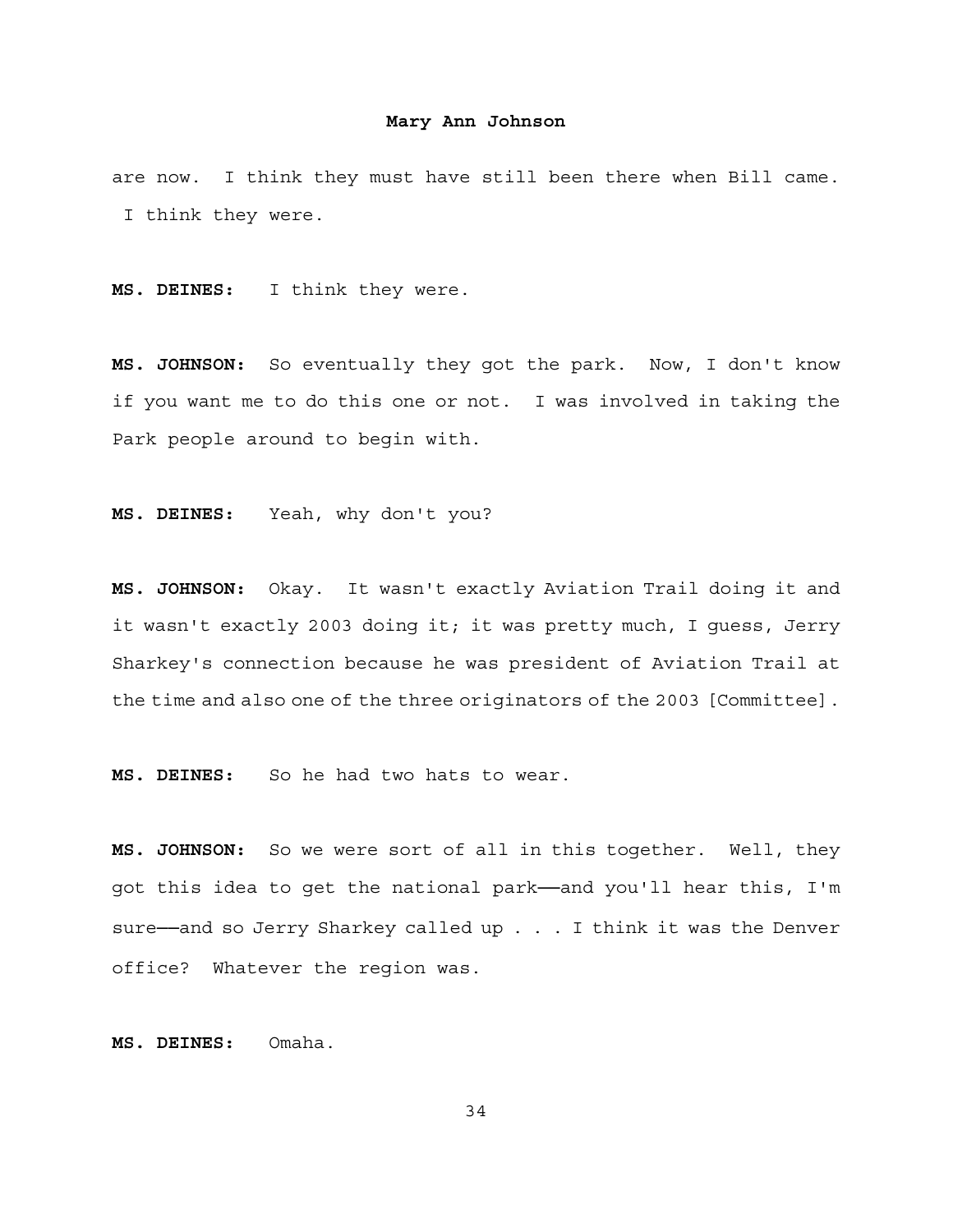**MS. JOHNSON:** Omaha. Talked to someone there who seemed receptive, and it was just a few weeks later Jerry called me and said, "They're sending a Park Service person down from Columbus who just happens to be there, would you help take him around?" to me. So that was our introduction. And it just turned out that that very same day was the day the three organizers were having their first meeting. We just took him for a few highlights, but I did give this person our guidebook, *A Field Guide to Flight*, which he took back. Let's see, well then they had to get the legislation. Oh, I know, we had the landmark study. I think that came next.

**MS. DEINES:** I think so.

**MS. JOHNSON:** So this whole team that was going to do the landmark study came to town and were here for a whole week, and so I organized so that they could see all of the sites in the *Field Guide to Flight*──there were forty-five──and I set up the schedules and took them around and so on.

**MS. DEINES:** A busy week.

**MS. JOHNSON:** Well, it was. (chuckling) Out of the landmark study, and that seemed to be important because if you're going to have a national park it has to show national significance. I believe 2003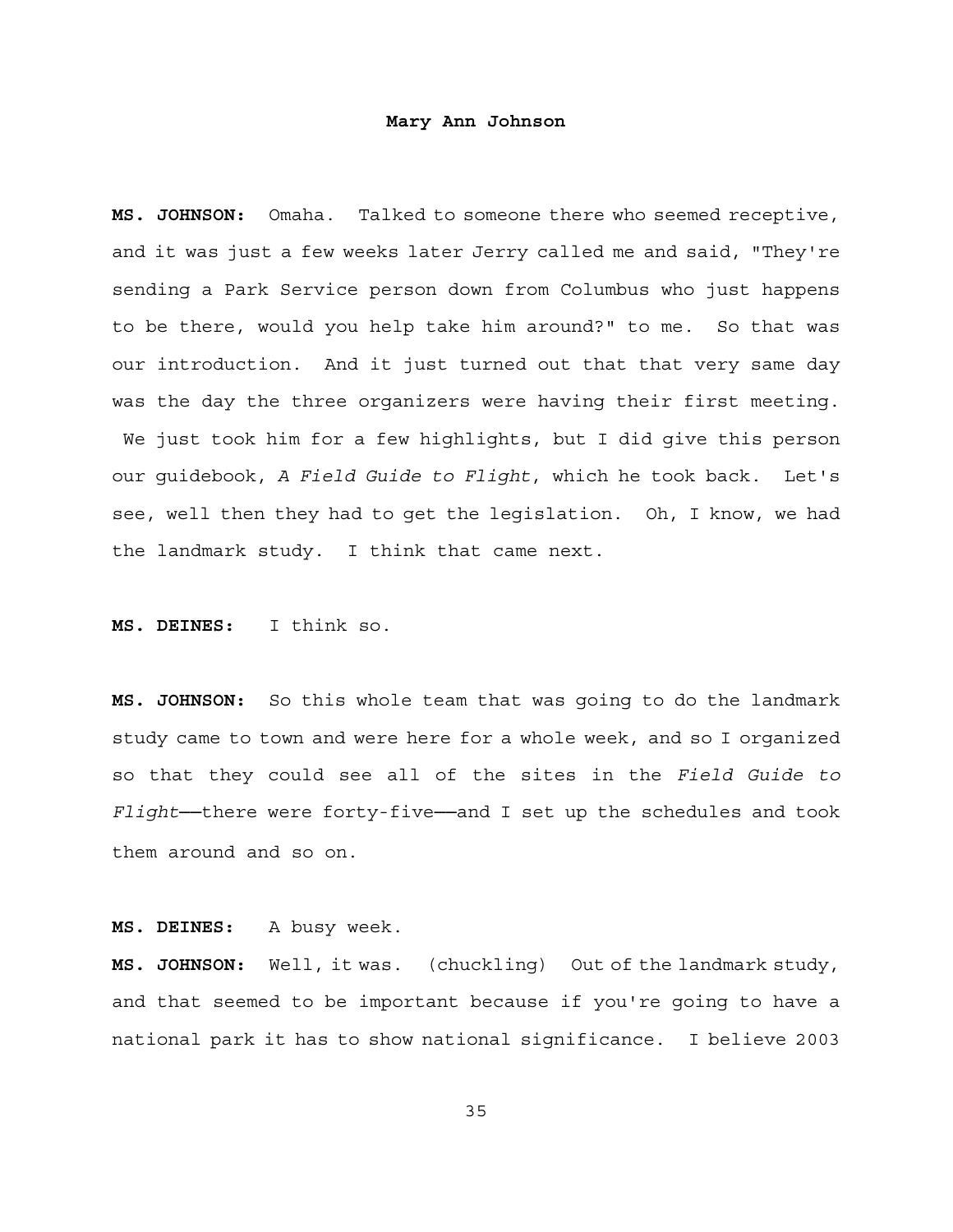paid for that study because they wanted to get on a fast track is why it was happening so quickly; otherwise you had to wait till the funds became available. Well, at that time we kind of thought that the Wright Company out there at the General Motors Inland Plant would be of national significance and could be a landmark, and GM were very excited and they took it clear up to GM in Detroit. And they were all excited because they felt people always were criticizing them, but this was something they had done right. (laughter) They still had those buildings. But anyhow, when it actually came down to it, very few of these under consideration were made landmarks. The Dunbar House was considered, and it was already a landmark; Hoover Block was considered, it wasn't made one, (whispering) which they now regret; (speaking normally) our bicycle shop, Aviation Trail Bicycle Shop was made a landmark. It was already on the National Register of Historic Places, as was a two-block area where the Hoover Block was. That was a National Register Historic District that we had worked on. Huffman Prairie, which was on Wright-Patterson Air Force Base, was made a landmark; and the airplane, the Wright's 1905 flyer, and the building in which it was in at Carillon Park was made a landmark. And I don't think anything else was, out of that study, but anyway──

**MS. DEINES:** Hawthorn Hill was.

**MS. JOHNSON:** I thought they wouldn't let them do it.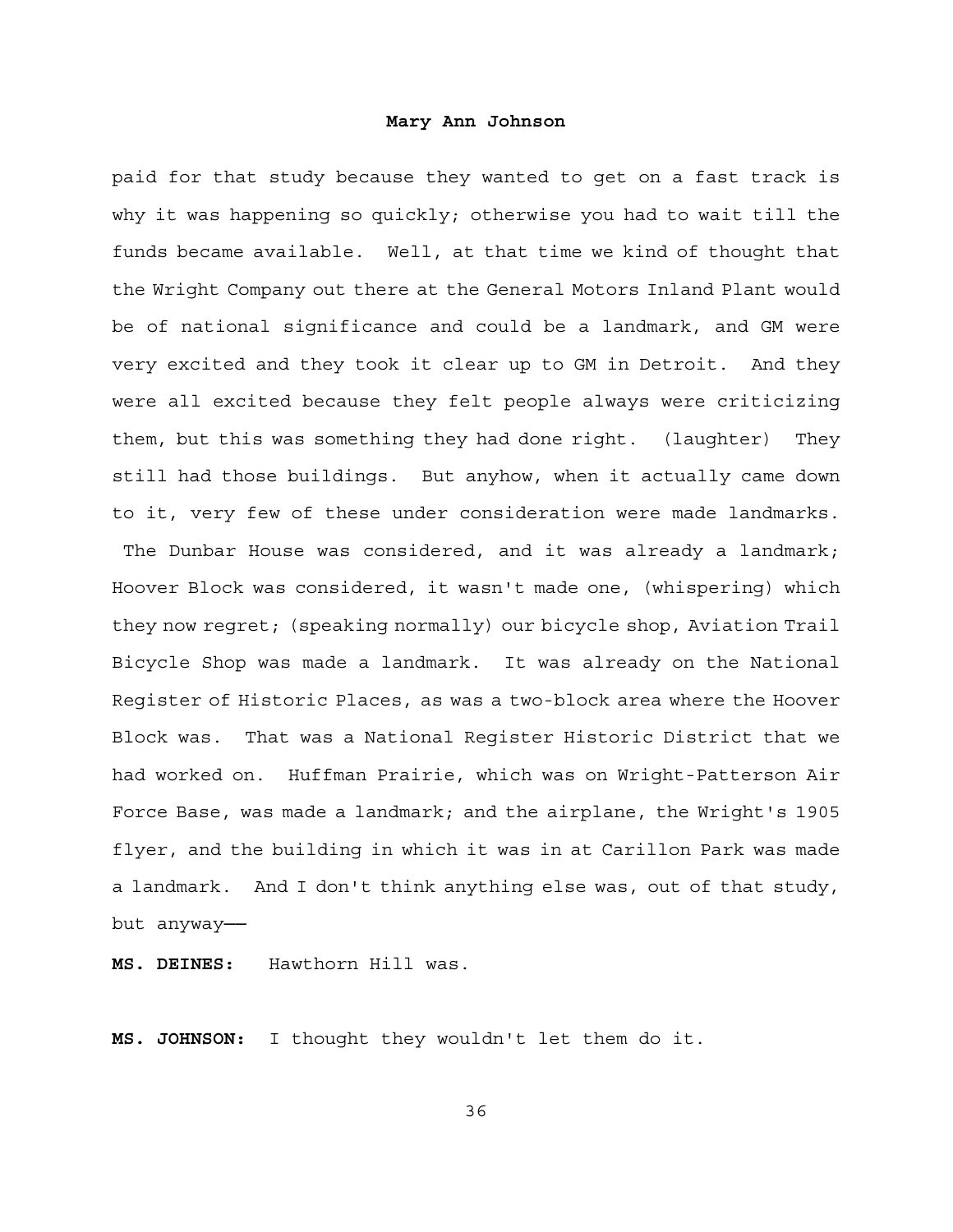**MS. DEINES:** It's a landmark, it's not part of the park, but they did get landmark status.

**MS. JOHNSON:** They did make it a landmark?

**MS. DEINES:** Yes.

**MS. JOHNSON:** Okay, and then they got it, got consent. Okay. Well, anyway, I was involved with taking the people around, not in doing the study, and then some other groups came in on these other studies, the alternative study, so I was involved with taking those people around, too.

**MS. DEINES:** So you're the famous tour guide. (chuckling)

**MS. JOHNSON:** I think that's about it, but I was involved in all of that from the beginning.

**MS. DEINES:** Okay. I know we've been going for a while, but I just want to wrap it up with I know that the establishment of the National Park has changed Aviation Trail's plans. Maybe if you can just talk on that for a little?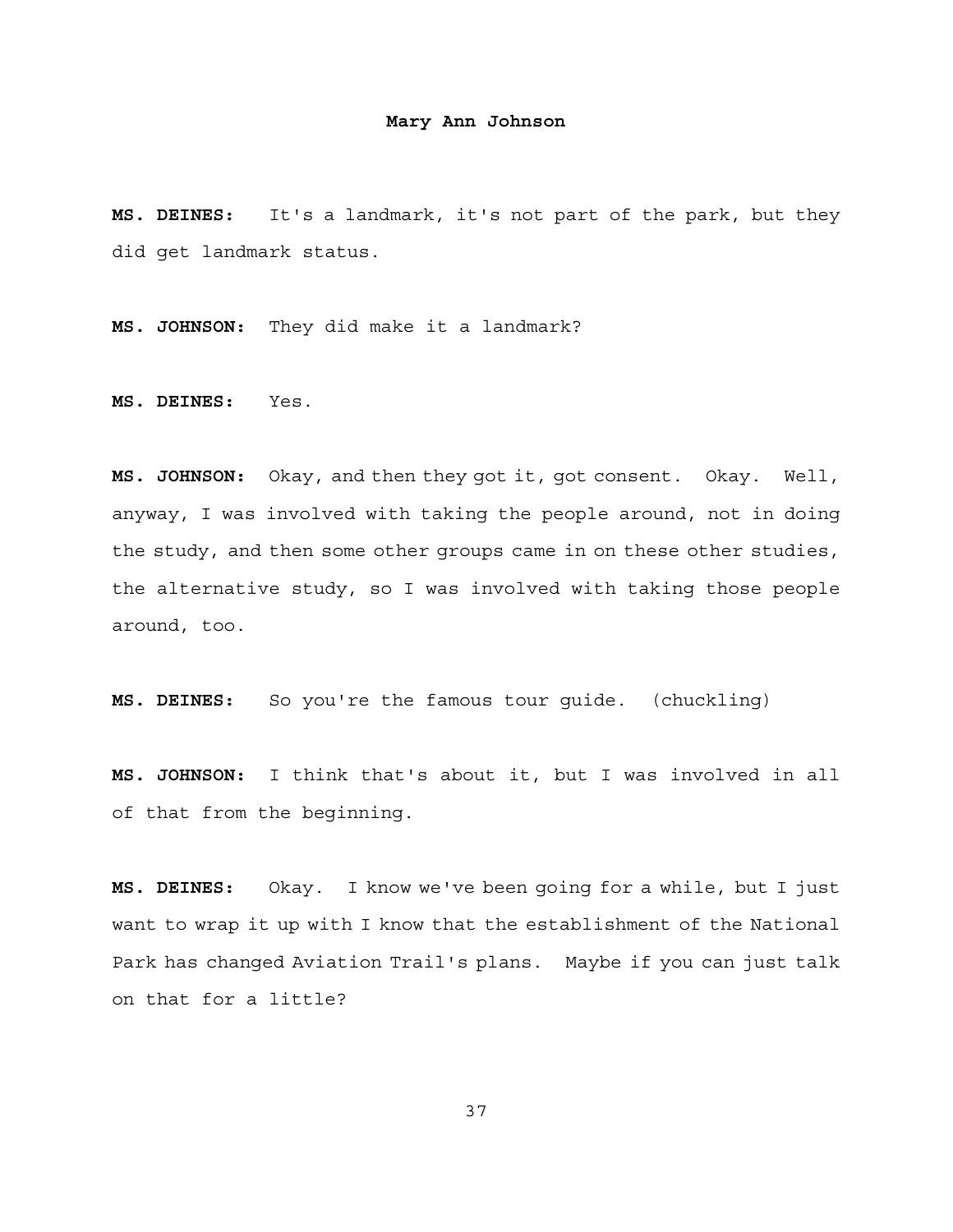**MS. JOHNSON:** Yes. Okay, so 2003 accomplished their objective of having a national park in Dayton in 1992. Oh, I want to back up to the Hoover Block. So, while this park thing is going on and they're trying to get the park──or maybe they already had the park──we got this money where we were going to fix the Hoover Block, and a lot of that got diverted so that we were not able to do what we wanted to do. I'll just let it go at that. (chuckling) So we were stopped on the Hoover Block. We still had this parachute thing, we had all these things in storage, we still had our idea of promoting the Wright brothers' neighborhood, all the other Aviation Trail, we needed an office. We needed a lot of things. And once the legislation was passed that said the Park Service would acquire the bicycle shop at 22 South Williams and the Hoover Block and the land in between, we were out of a home. So what are we going to do? Now we're looking around in the neighborhood. We're still committed to the neighborhood. Let's look around. What can we do? Suggested getting the 7 Hawthorn lot and putting up a replica of the house, or maybe doing something where Orville Wright's laboratory was. And we also had this Setzer Building that we had to buy with the Hoover Block. And most people, that's what they wanted to do was move over there to that Setzer Building, but it was going to take a lot of work to restore it. It had also been cited by the building inspector.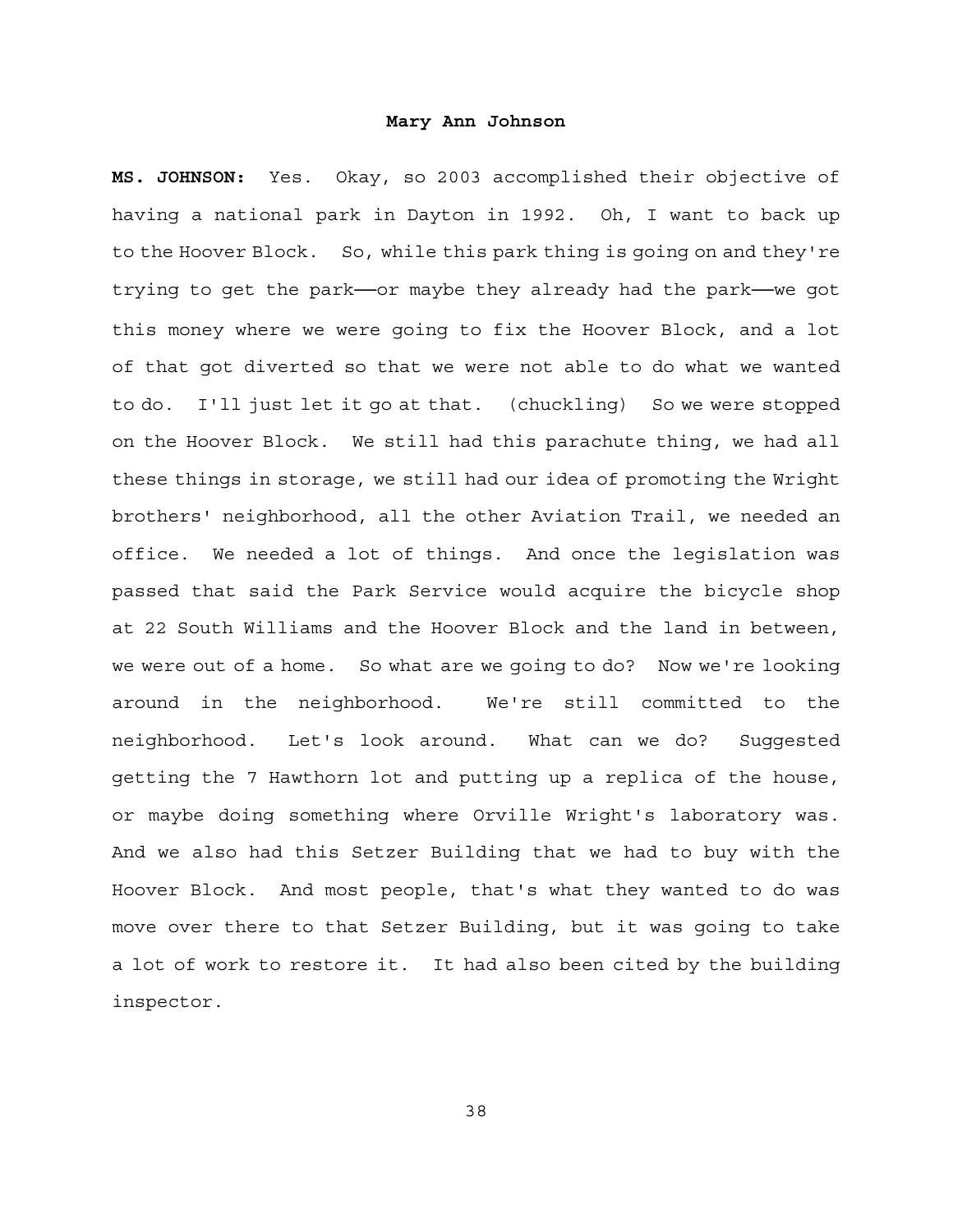**MS. DEINES:** As a nuisance or condemned?

**MS. JOHNSON:** No, just that we should do something with the roof or something like that. No, it wasn't to where they were going to-

**MS. DEINES:** Not to that extent?

**MS. JOHNSON:** No. And this did become a problem. Then one day it fell down. (chuckling) And that became an even greater problem. But through various sources we were able to preserve the facade, with the idea that eventually we would put a new building behind it to answer our needs. And we are now in the process of building that building.

**MS. DEINES:** So you're going to incorporate the parachute museum in there, and the offices?

**MS. JOHNSON:** The building is going to be two-story. It will abut the Hoover Block on the east side, so that the Park Service will be in there and we'll be right next door. If it works, which has been discussed, we might share an elevator, because we're planning our construction that that would be possible. The first floor is going to be museum space and a gift shop; the second floor is going to be offices, a meeting room, probably a library. Possibly . .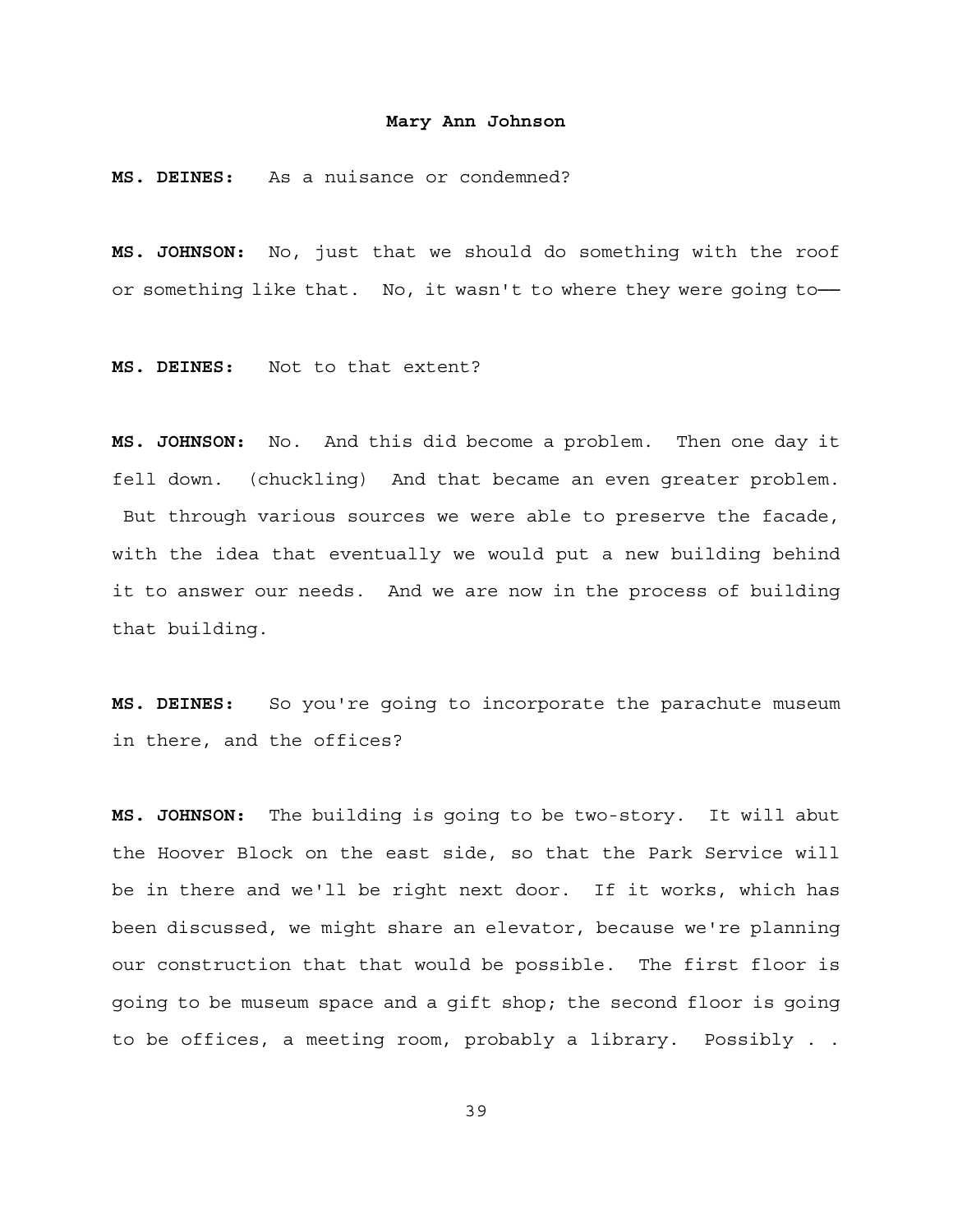. I think we would like to rent out some of the office space to help with the expenses, but we would also have an office there, and the parachute part would be a major part of the museum, though I personally hope that we will . . . I think a lot of us want to promote the whole Aviation Trail. And I'd like to emphasize: Aviation Trail is the whole Miami Valley region, and the Park Service is a part of Aviation Trail. When we do promotions, they are a site we would promote.

**MS. DEINES:** A part of it.

**MS. JOHNSON:** Yeah, because they are in these sites that are part of Aviation Trail. So it's not like you're outside of it and we're outside of it, but that . . .

**MS. DEINES:** It's working together.

**MS. JOHNSON:** It's all part of this same thing. Would you like anything else on that?

**MS. DEINES:** I can't think of anything. Was there anything that we missed that you wanted to talk about?

**MS. JOHNSON:** I wanted to finish off the bicycle shop, once I did the Hoover Block. After the national park became a reality, Bill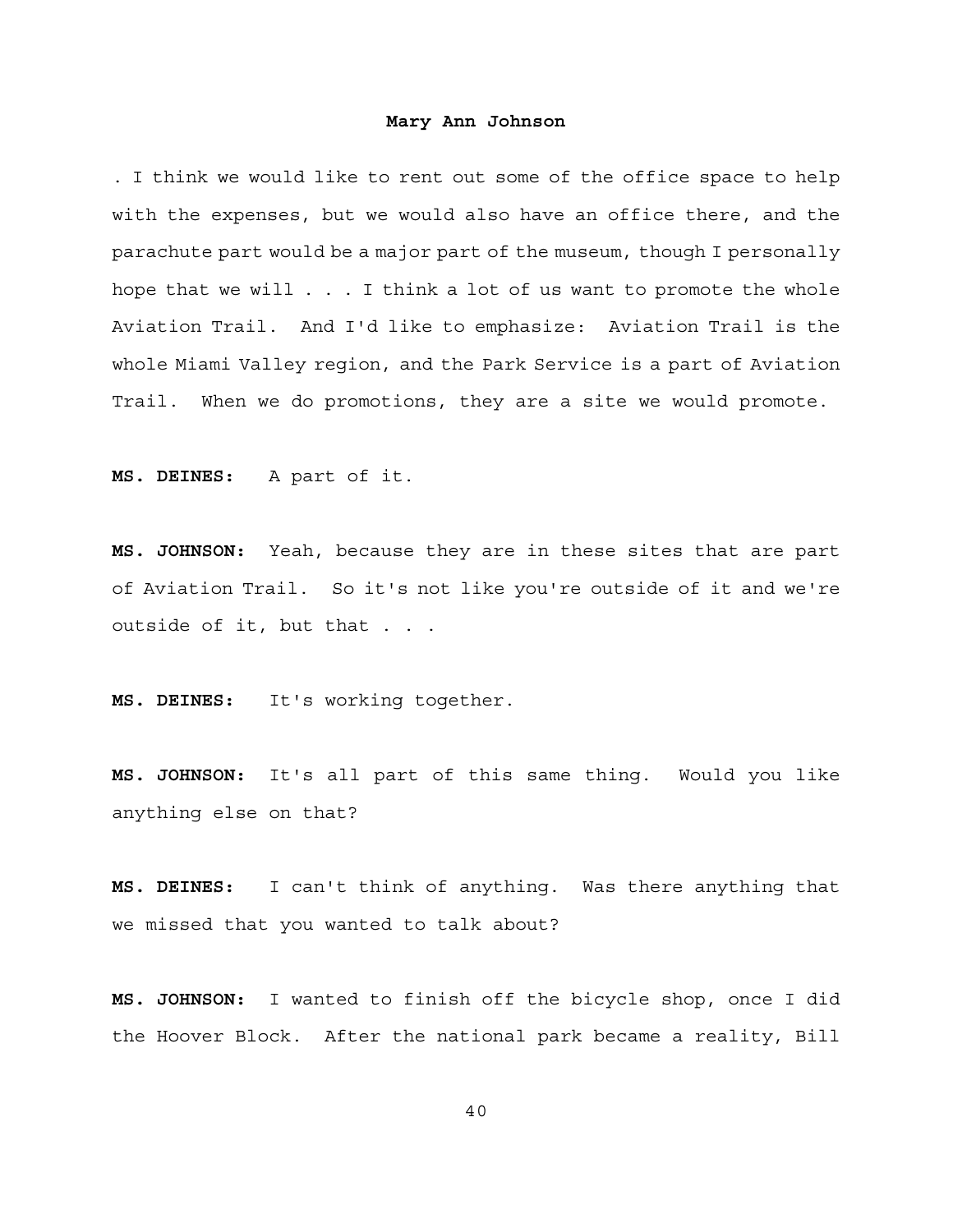Gibson was appointed superintendent, and he wanted to have his office be a presence in where the park was going to be. The three other places in the park were owned by people who, for lots of reasons, did not want to give up ownership. They all had very legitimate reasons for not wanting to do that, but to have the park they were going to have to own something, as I understand it.

**MS. DEINES:** I don't know.

**MS. JOHNSON:** That was told to us, but I don't know, I mean, whether that is true or not. (chuckling) Anyhow, that's how it came out in the legislation. So that's the reason we had to give up our two properties and the other people still keep owning and operating the ones: even though they're part of the park and they're also part of Aviation Trail, it works together.

After that, Bill wanted to have his office in the bicycle shop. And we'd never finished the upstairs, and I think Madeline was still there in the downstairs, and we'd talked about finishing the upstairs. So we did this *big* push to finish the upstairs, and there was a lot of volunteer labor and reduced-price materials, and we scrounged around to find the money, and so we finally completed the upstairs. I've got to do this one. Then it turns out if we have federal employees up there they have to have a second emergency escape.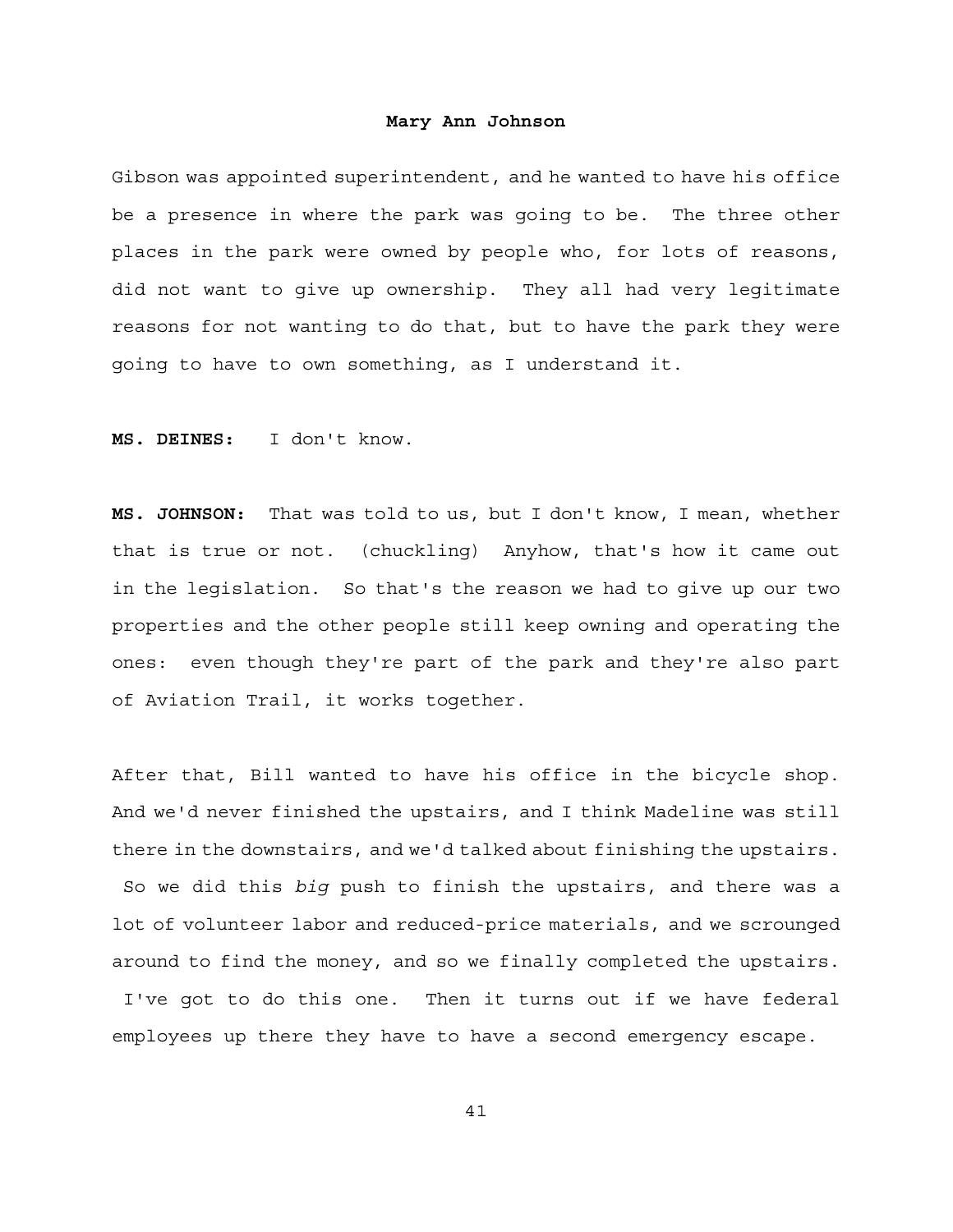**MS. DEINES:** An exit, yes.

**MS. JOHNSON:** And they don't want to wreck the outside of the building by putting in a fire escape because that would really mess up the historic aspect. So Jack Darst and I . . . Oh, by this time we were working with Paul Brown and Son--then his son Steve Brown──Architects, to do something with the Setzer Building. Well, they found this escape system used in California, and in doing our restoration we put back a balcony on the second floor at the side that originally was used to bring the furniture up to the second floor, and so we were able to fit the emergency escape into the floor of the balcony so the historic appearance was not ruined. And I just have to tell that. (chuckling)

**MS. DEINES:** I didn't realize that they had to look so hard to find one of those escapes.

**MS. JOHNSON:** Yes, and then it turned out when it came that somebody hadn't measured right and it didn't . . . (chuckling) the ladder didn't fall down long enough. So then we had to get another model, which cost more. (chuckling)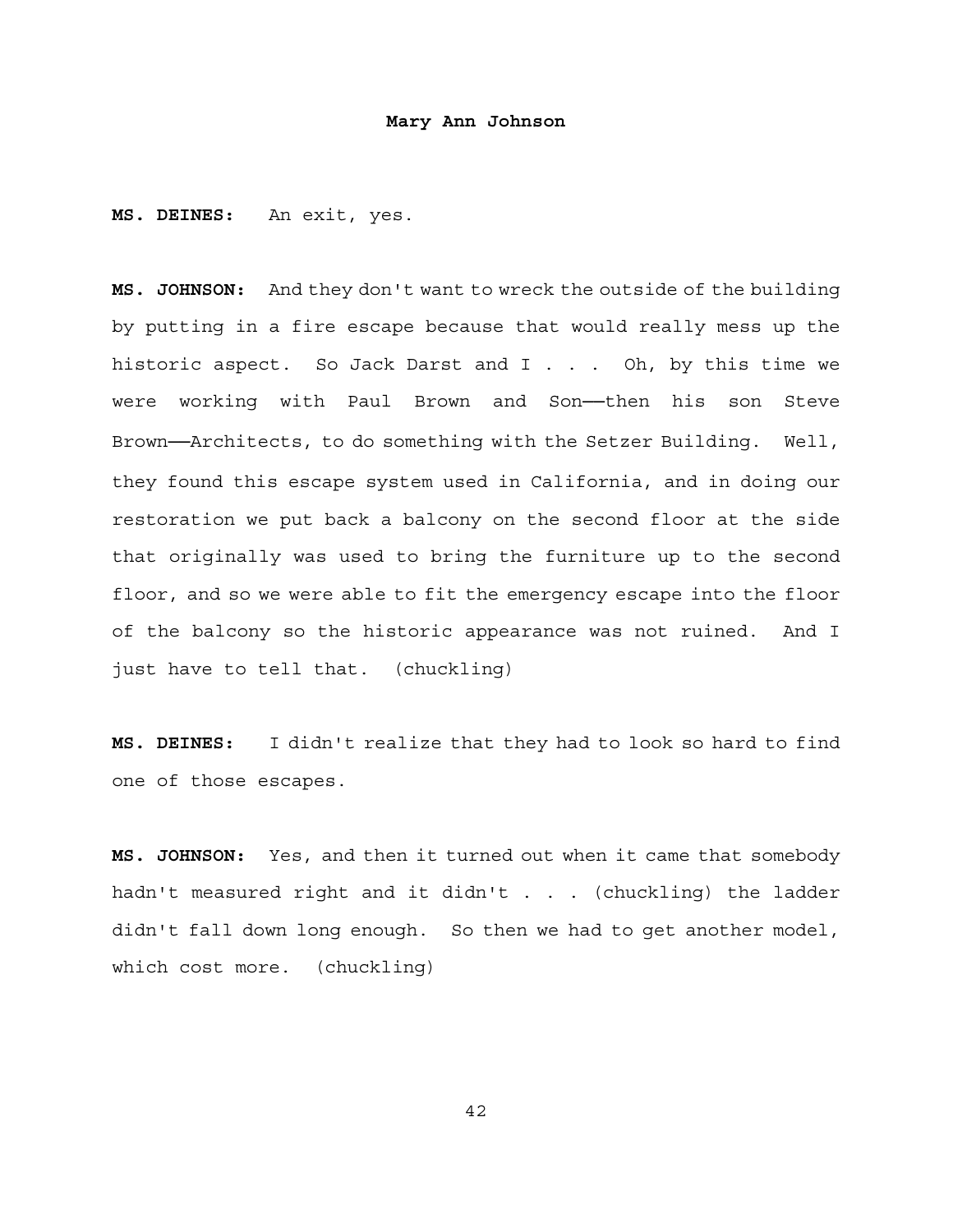**MS. DEINES:** I missed out on all that. That was about when I started was when they were installing it.

**MS. JOHNSON:** Yeah, because he was going to have him . . . I guess somehow they didn't care about Bill, but when he had employees he had to have this. (laughter)

**MS. DEINES:** We had to have it.

**MS. JOHNSON:** Something like that. (chuckling) Well, I think that's about it. No. So we've since had our fourth edition of the brochure, which features the sites . . . At the time we did it, we didn't know they were going to be part of the park, but they feature those sites and they will in the future. And we put out a video last year about twenty of the sites, and through that tour of those sites, which isn't geographically . . . but chronologically we can tell the story of aviation in Dayton.

**MS. DEINES:** Okay, is there anything else?

**MS. JOHNSON:** Let me look.

**MS. DEINES:** Have I covered everything?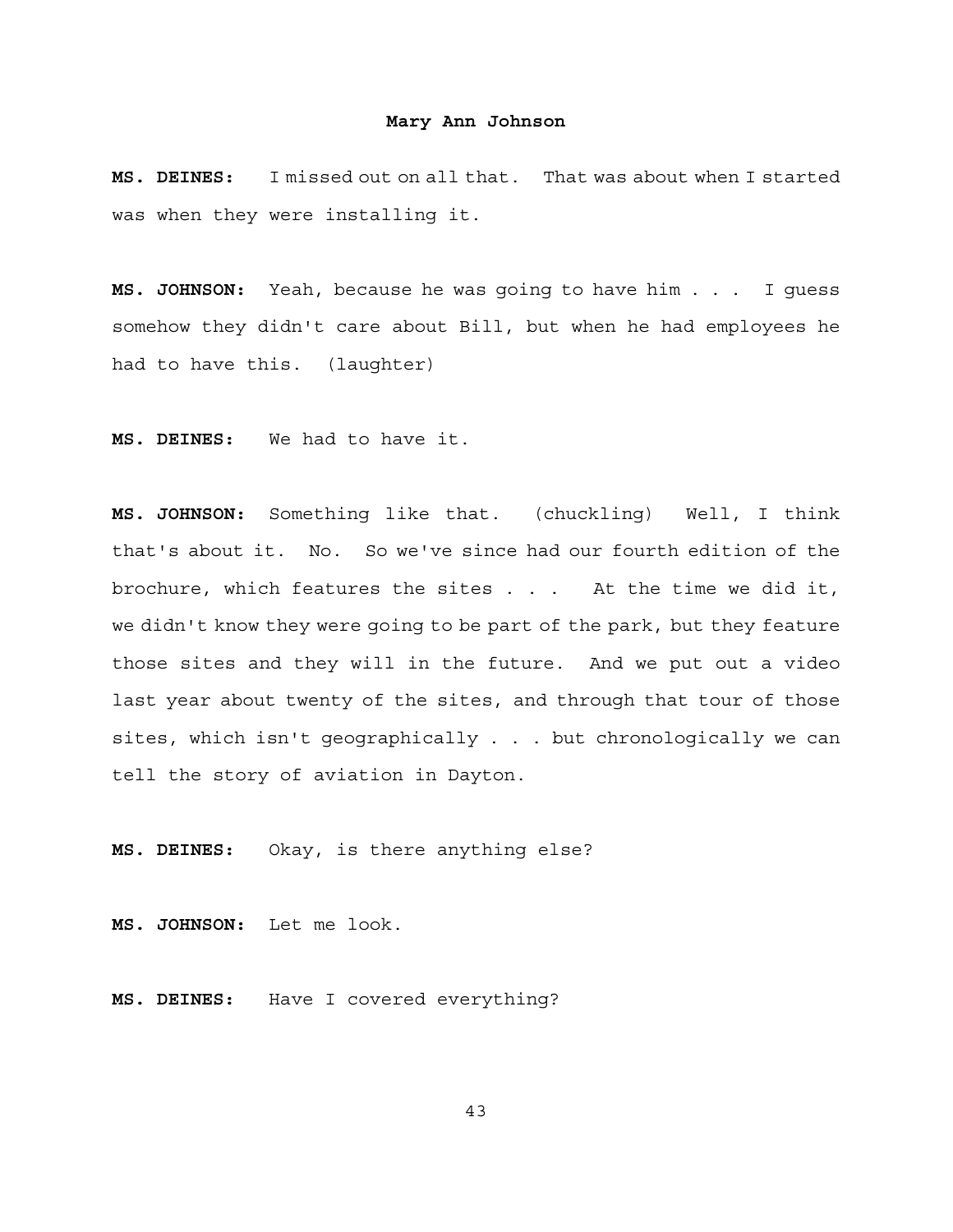**MS. JOHNSON:** You don't need to have it on. [tape turned off]

**MS. DEINES:** Okay, you're set.

**MS. JOHNSON:** Okay, so now we are up to 1996. At the end of 1995, in November, we had the groundbreaking for our Setzer Building, which is where we're planning to move in hopefully about a year. Oh, and it looks like our dream when we came in here fifteen years ago will actually happen by the year 2003, which is bringing back the neighborhood. And that was our idea, if we could just bring it all back, make everybody aware by 2003. It looks like that is well on the way to happening.

**MS. DEINES:** Good.

**MS. JOHNSON:** That's all.

**MS. DEINES:** Okay.

#### END OF INTERVIEW

Added after reviewing the transcript the following material was added by Mary Ann Johnson: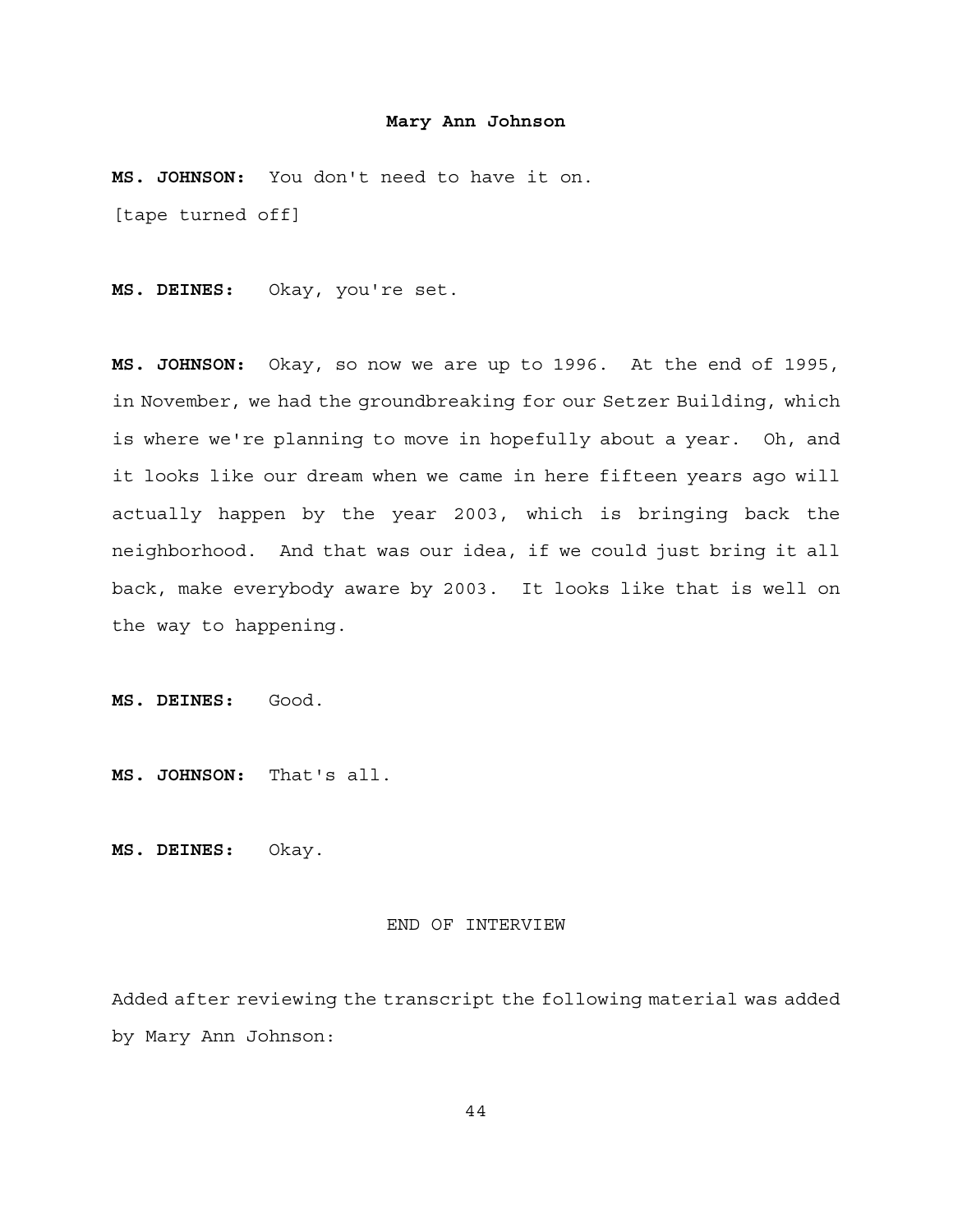We also organized three annual events to carry out our preservation and promotion aims.

1. McCook Field - Wright Field Luncheon. We were asked to take over this on-going event by the current organizers. In the beginning it was mostly for McCook Field alumni to get together. As they aged, we expanded it to include McCook's successor, Wright Field. Then it become more community-wide as a way to commemorate Orville Wright's birthday, August 19.

2. First Flight event. We were asked to take over the First Flight Luncheon/Dinner by the current sponsors, the Chamber of Commerce. WPAFB organized the cermeony at the Wright Brothers Memorial in the morning, followed by a luncheon organized by Aviation Trail. Last year Aviation Trail organized both parts. It commemorates the First Flight on December 17, 1903, made by Orville Wright at Kitty Hawk, N.C.

3.Trailblazer Award and presentation dinner. This was originated by Aviation Trail as a fundraiser. One or two organizations or individuals who contributed something to aviation in Dayton are selected to receive the award each year. This year the fundraising aspect was dropped and the award aspect was emphasized. The dinner also commemorated Wilbur Wright's birthay, April 16.